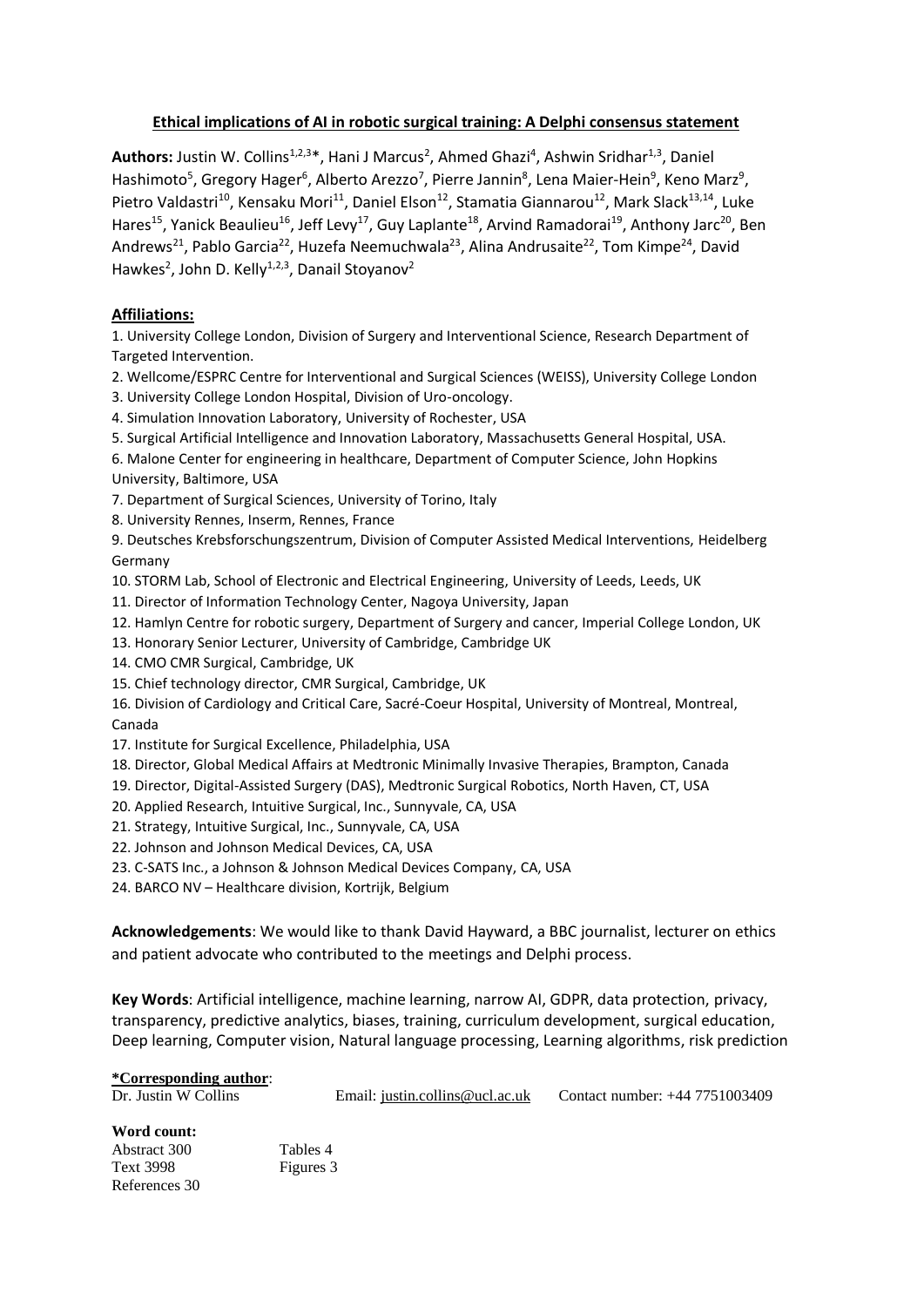## **Abstract:**

**Context:** As the role of AI in healthcare continues to expand there is increasing awareness of the potential pitfalls of AI and the need for guidance to avoid them.

**Objectives:** To provide ethical guidance on developing narrow AI applications for surgical training curricula. We define standardised approaches to developing AI driven applications in surgical training that address current recognised ethical implications of utilising AI on surgical data. We aim to describe an ethical approach based on the current evidence, understanding of AI and available technologies, by seeking consensus from an expert committee.

**Evidence acquisition:** The project was carried out in 3 phases: (1) A steering group was formed to review the literature and summarize current evidence. (2) A larger expert panel convened and discussed the ethical implications of AI application based on the current evidence. A survey was created, with input from panel members. (3) Thirdly, panel-based consensus findings were determined using an online Delphi process to formulate guidance. 30 experts in AI implementation and/or training including clinicians, academics and industry contributed. The Delphi process underwent 3 rounds. Additions to the second and third-round surveys were formulated based on the answers and comments from previous rounds. Consensus opinion was defined as ≥ 80% agreement.

**Evidence synthesis:** There was 100% response from all 3 rounds. The resulting formulated guidance showed good internal consistency, with a Cronbach alpha of >0.8. There was 100% consensus that there is currently a lack of guidance on the utilisation of AI in the setting of robotic surgical training. Consensus was reached in multiple areas, including: 1. Data protection and privacy; 2. Reproducibility and transparency; 3. Predictive analytics; 4. Inherent biases; 5. Areas of training most likely to benefit from AI.

**Conclusions:** Using the Delphi methodology, we achieved international consensus among experts to develop and reach content validation for guidance on ethical implications of AI in surgical training. Providing an ethical foundation for launching narrow AI applications in surgical training. This guidance will require further validation.

**Patient summary:** As the role of AI in healthcare continues to expand there is increasing awareness of the potential pitfalls of AI and the need for guidance to avoid them. In this paper we provide guidance on ethical implications of AI in surgical training.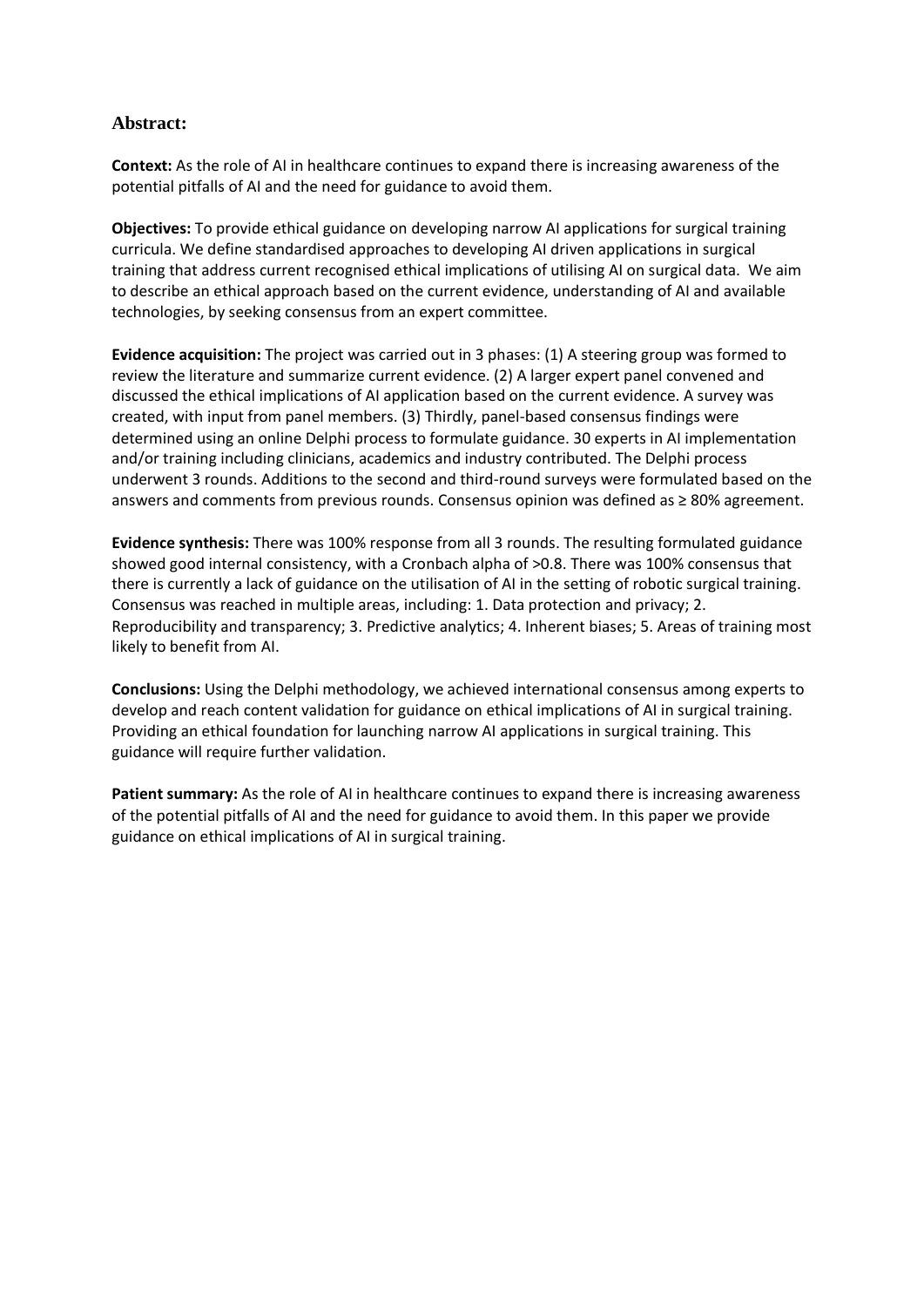#### **Introduction**:

Healthcare is perceived as a biomedical industry, but it has also always been an information industry and with an exponentially growing number of data collection devices there are increasing opportunities for machine learning (ML) and artificial intelligence (AI) applications. Healthcare is one of the most promising areas for the integration of AI systems, but it is also one of the most complex. The healthcare sector incorporates many regulatory, privacy and ethical laws that aim to ensure innovation will 'first cause no harm'.

Robotic surgery is an example of technology that has impacted the surgical profession, with rapid adoption seen, since the first robotic system received United States (US) Food and Drug Administration (FDA) approval in the year 2000 [1]. There are currently multiple robotic systems commercially available, with more systems, both procedure specific and general surgical robots, planned to be available soon [2].

The current success of robotic surgery has largely been as an enabler of minimally invasive procedures, delivering improved visualisation, increased precision, and enhanced dexterity compared with standard laparoscopy [3]. Despite these apparent advantages, independent studies have concluded that the rapid uptake of robotic surgery has potential to lead to diminished patient safety [4,5]. It is recognised that there can be increased patient risks from complications during the introduction of new technology, including robotic surgery [6]. An important safety aspect is the training received prior to operating on patients and it is recognised that robotic surgery trainees require training in technology as well as surgical technique. Agreed standards of 'surgical proficiency' are needed with an understanding of how this is optimally taught [7].

A future success of robotic surgery may be facilitated by the data robotic networks collect and for narrow AI algorithms to deliver real-time guidance [8]. However, the deployment of AI in surgery brings challenges related to the safeguarding of patient and surgeon data, the ethical boundaries of innovation, as well as the actual impact of AI on patient outcomes and the surgical team. A potentially less complex route to evaluating AI in surgery would be to assess the risks and benefits in surgical training, ideally in training labs, before direct patient involvement. Standardised training curricula could potentially reduce performance variables for input data and agreed benchmarks of performance and other defined outcome metrics would provide output data. At the core of robotic surgery technology are data processing and control algorithms that translate the surgeon's hand, wrist, and finger movements into precise movements of miniaturised surgical instruments inside the patient's body, with automated tremor cancellation. In addition, there are multiple sources of data available from video that can be interpreted with computer vision [9]. There is increasing potential to develop ML algorithms to give automated performance feedback from these data rich devices [9,10]. Automated performance metrics may also avoid certain biases that can occur in subjective trainer/trainee assessment. Robotic surgery training data can be collected both from the robotic system and from supplementary training technologies [11].

We should not underestimate the ethical and regulatory challenges that surround AI in MedTech devices that collect and store data from both patients and trainees [12,13]. As well as privacy and data issues, other identified potential 'pitfalls' include biases, accountability, explainability, transparency, and liability. Successfully addressing all these aspects will support and cultivate ML approaches and stimulate its further integration in robotic surgery systems. Whilst there is significant potential to harness this data to better understand how to improve surgical training and patient outcomes, there remains a lack of guidance on the ethical implications. This Delphi process aims to define the ethical and regulatory concerns about AI in robotic surgery training.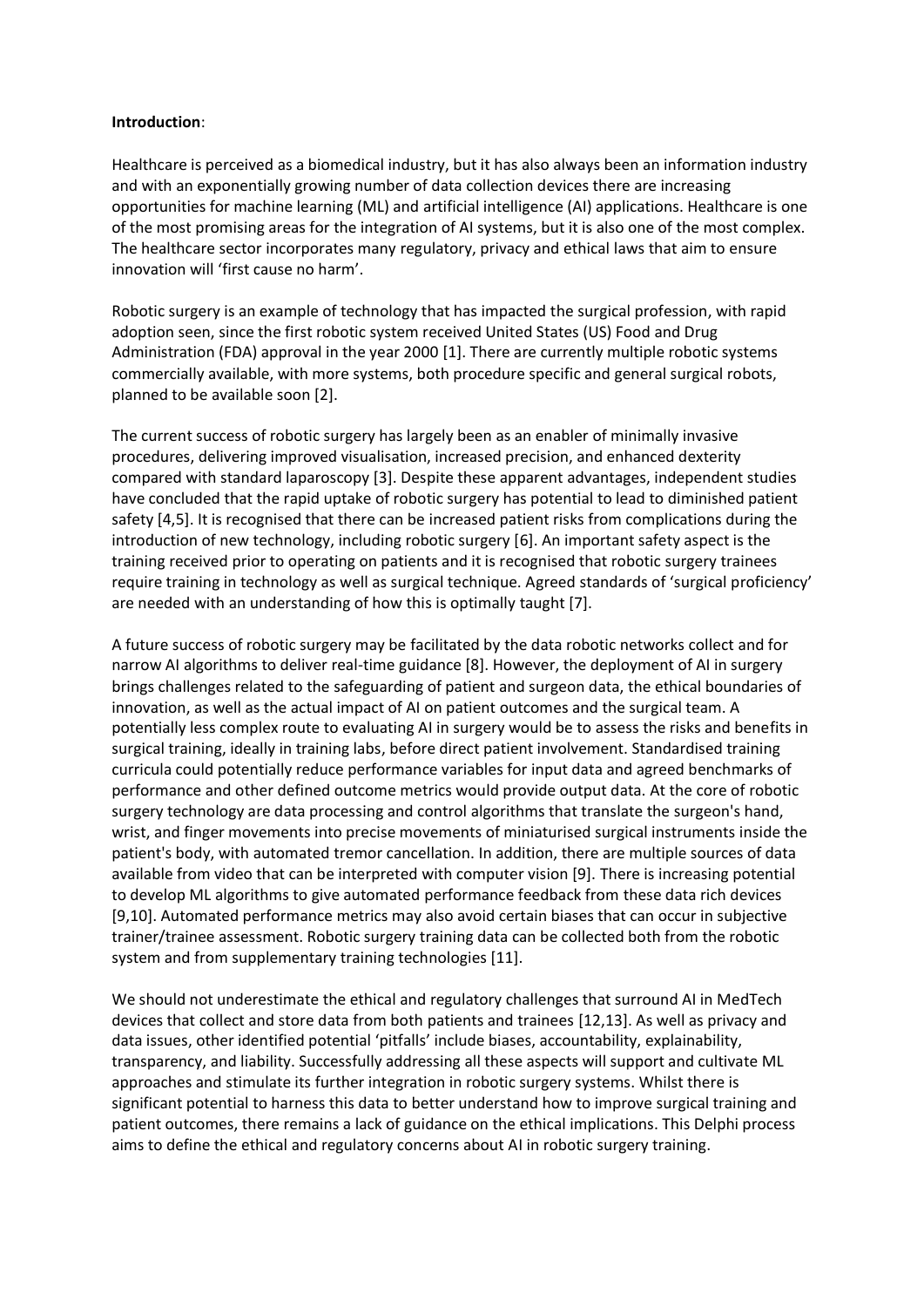## **2. Materials and methods**

The project was carried out in 3 phases: (1) A steering group was formed to review the literature and summarize the current evidence for the AI in robotic surgical training. (2) A larger expert panel convened and discussed the important aspects of ethical implications of AI application in training based on the current evidence. Following presentations and open discussion, a survey was created, with the input from the panel members. (3) Panel-based consensus findings were determined using an online Delphi process to formulate guidance and to provide recommendations for future research.

## **2.1 Review of the literature**

The systematic review was performed in accordance with the PRISMA statement [14]. In November 2019 we undertook a comprehensive computerized search using PubMed and Medline databases. We systematically searched using the Boolean free-text search term (robot OR robotic OR "robotassisted") AND (surgeon OR surgical OR surgery) AND (training OR course OR simulation OR curriculum) AND (AI OR "artificial intelligence" or ML OR "machine learning" OR "machine-learning". The literature review was updated in January 2020.

Articles of interest included prospective studies on the impact of robotic training utilizing novel technologies that enable data collection, such as telemetry, eye-tracking, teleprescence, video labelling and objective metric development and systematic reviews on robotic training published between July 2000, when the first robotic systems received FDA approval in the US [15] - and January 2020. Other significant studies cited in the reference list of selected papers were evaluated, as well as studies of interest published after the systematic search.

Two reviewers independently selected papers for detailed review (J.C. and H.M) evaluating the abstract and, if necessary, the full-text manuscript. Potential discrepancies were resolved by open discussion. The electronic search yielded a total of 105 potential articles. Fig. 1 summarizes the selection process. Overall, the quality of available studies was found to be low. Available evidence consists largely of expert opinion, consensus statements and small qualitative studies. There were no publications identified that focused specifically on the ethical implications of AI application for robotic surgery.

#### **2.2 Expert panel conference meeting**

An advisory panel was formed that was comprised of 30 key opinion leaders with a specialist interest in robotic surgery training and/or AI applications within healthcare. The panel was chaired by Professors Danial Stoyanov, John Kelly and Dr Justin Collins. In total 17 experts from the United Kingdom and Europe, 10 experts from the United States, 2 from Canada, and 1 from Japan were brought together to develop these consensus views. 18 were surgeons with an interest in the application of AI in robotic surgery training, one patient advocate and the remaining 11 were made up of members of the healthcare industry or academics with expertise in AI and machine learning. The median (range) for published panel members h-index and i10-idex were 25 (7-79) and 49 (7-616) respectively. The meeting comprised presentations on the subject matter and reviews of the literature findings (see appendix 1).

An overview of various potential implications for AI in training were discussed including:

- E-Learning
- Predictive analytics
- ML in surgical training
- Eye tracking
- Telemetry
- Teleprescence, video performance analytics and computer vision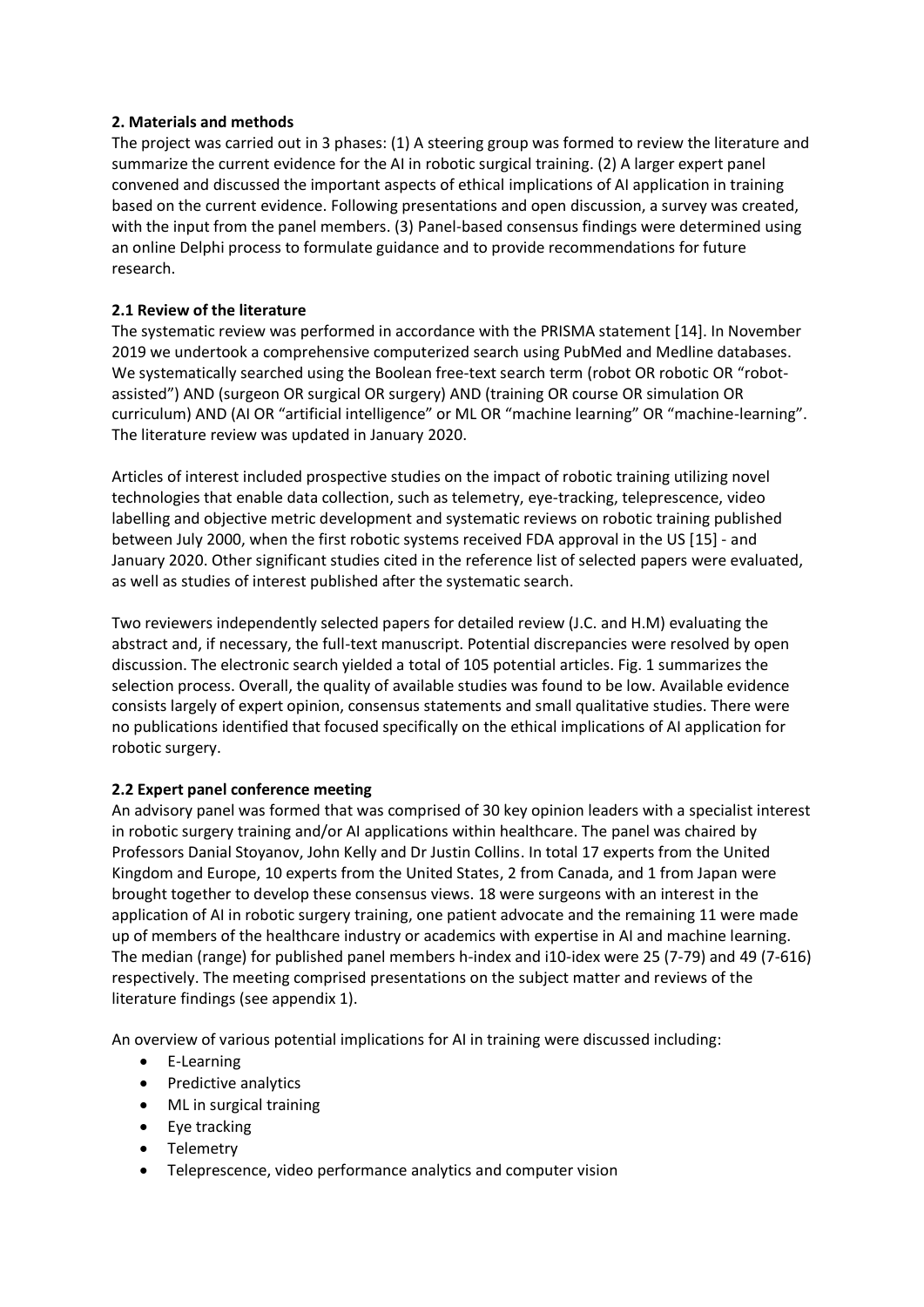- Network development
- Data protection and privacy issues
- Reproducibility and transparency issues
- Inherent biases in analytics

Participants were then divided into three discussion groups to identify the ethical implications:

- Group 1 DATA: address issues with privacy, biases, standardisation, sensors, wearables, labelling
- Group 2 DOMAIN: tasks, technique, instrument, other variations
- Group 3 ACCOUNTABILITY: privacy, practical issues, network development, ownership, accountability, licenses, patient involvement?

Finally, the groups reconvened with a focus group discussion to summarise the 3 groups conclusions and a first draft survey divided into six overarching categories (see section 3.1), was generated by the panel members.

## **2.3 Internet survey and Delphi process**

Following the consensus conference, the Delphi process was conducted to drive consensus of the experts' opinions. An Internet survey (Google forms) was generated and sent to the 30 members of the panel that comprised the surgeons and healthcare industry experts involved in robotic training. Supplementary file 1 shows a full list of the survey questions. An e-consensus reaching exercise using the Delphi methodology was then applied. The Delphi method structures group communications so that the process is effective in allowing a group of individuals to deal with a complex problem. Questions in which there was ≥80% consensus were removed from the next round of the survey. Repeated iterations of anonymous voting continued over three rounds, where an individual's vote in the next round was informed by knowledge of the entire group's results in the previous round. To be included in the final recommendations each survey item had to have reached group consensus (≥80% agreement) by the end of the 3 survey rounds. In the Delphi process the finding of 'consensus' is more relevant than the level of consensus. Levels of consensus are reported in the supplementary files (appendix 2).

## **Results:**

## **3.1. Formulation of guidance**

We had 100% (30/30) response rate in all three rounds. There was high inter-rater reliability which was >0.80. After three rounds of Delphi surveys, consensus was obtained in 109 elements in 6 different categories. The categories included:

- Section 1: Consensus on Terminology (define biases and data labelling terminology etc)
- Section 2: Data and privacy issues
- Section 3: Transparency and reproducibility
- Section 4: Potential biases from AI
- Section 5: Accountability and liability
- Section 6: Application of AI algorithms in robotic surgical training

There was 100% agreement within the panel that there are potential benefits to the utilisation of AI in the setting of robotic surgical training curricula, that there is currently a lack of guidelines (or guidance) on the utilisation of AI in the setting of surgical training and that the future success of AI in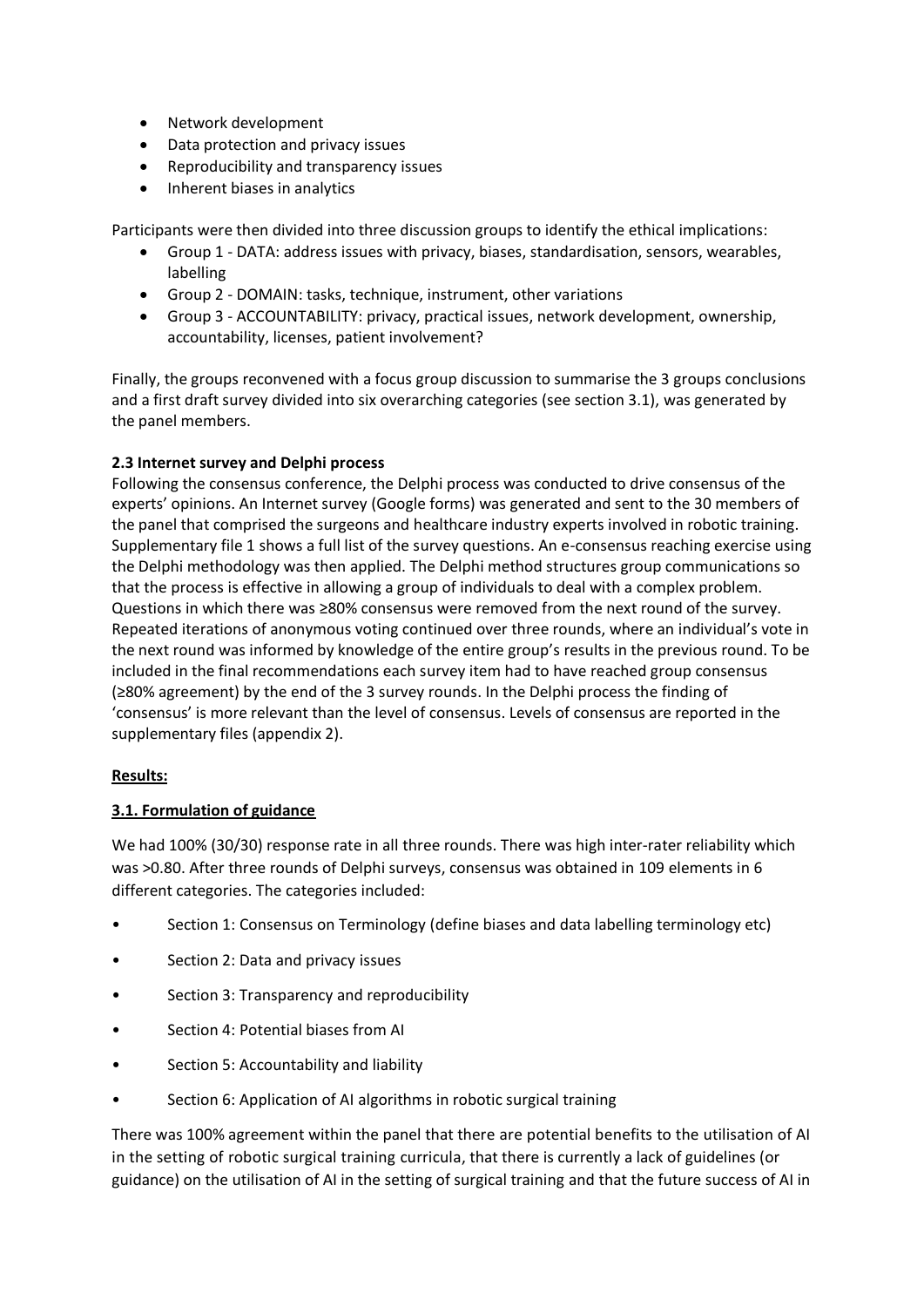surgical training will require its ethical deployment within healthcare organisations. There was also strong agreement that that there are potential risks to the utilisation of AI in the setting of robotic surgical training and that the aim of this group is to identify the ethical implications and to formulate guidance on AI in surgical training. Appendix 2 comprises a full list of the questions on the various elements of a consensus views and the levels of agreement reached.

## **Section 1: Terminology**

Uniform communication language is important for understanding and evaluating the application of AI in surgical training. If there is ambiguity in the terminology, it may have implications in various clinical settings. At the meeting, we presented and discussed important terminologies related to AI in the setting of robotic surgical training. A summary of these agreed terms can be seen in Table 2.

## **Section 2: Data and privacy issues**

There was consensus that data should be labelled in a standardised and reliable way to optimise datasets for AI algorithms. There was also recognition that standardised data labelling aids reporting of complications and has potential to improve patient safety to the point that there is an ethical obligation to standardise data labelling. The group identified hospital organisations, medical societies, and industry as all having a role in delivering this standardisation.

The group concluded there were several areas of data collection related to robotic surgery that can be automated. These included kinematic data (APMs) operative times, video performance analysis (computer vision), instrument usage and via the utilisation of novel technologies including eye tracking data [10, 11, 16]. There was also consensus that automated data should be confirmed to correlate with patient outcome data (e.g. PROMs) before it is used for training datasets [17].

Regarding privacy issues there was strong consensus that data should be anonymised using nonidentifiable information whenever possible. Whilst recognising that with electronic patient records and increased connectivity of data points, it is increasingly difficult to anonymise data. The group agreed that strategies to anonymise data should include a combination of automated and manual approaches and that data minimisation can be best achieved by: (1) Identifying and capturing the minimum amount of data needed; (2) regular review of what data is stored and why; and (3) to only use personal data that is highly relevant and necessary for evaluation or machine learning algorithm.

## **Section 3: Transparency and reproducibility**

Transparency is the ability of the person handling AI output data, to determine how an algorithm reaches its conclusion [18]. The committee agreed there are ethical issues with reproducibility of AI directly related to the opacity of AI thinking in deep neural networks. Regarding the implications in surgical training, the group concluded that the potential ethical issues regarding the transparency and reproducibility of AI are reduced in a dry or wet-laboratory training environment, as there is no direct patient involvement.

## **Section 4: Biases**

Transparency also has implications for biases, as AI technologies have the potential for algorithmic bias, reinforcing discriminatory practices based on data points such as position, experience or race, sex, or other features [19]. Transparency of training data and of model interpretability would enable evaluation for potential biases. Ideally, machine learning could be a solution to resolve recognised biases. [19]. The committee reached a strong consensus view that AI can avoid certain biases that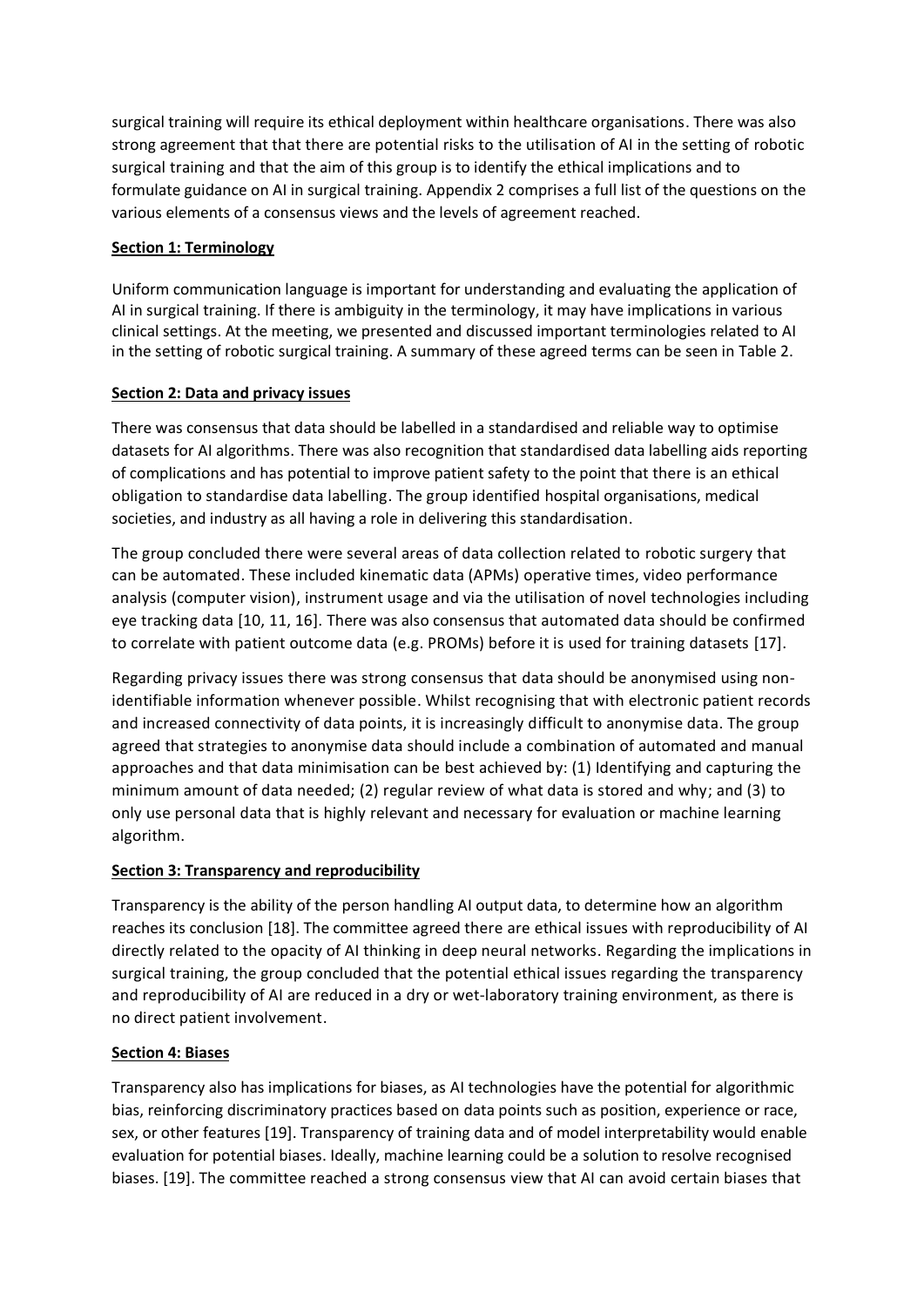may occur in human assessments with 100% consensus that both confirmation bias and interpretation bias would be better or at least the same with AI. Whereas there was concern that both prediction bias and information bias could be worse or equivalent with AI.

Identified elements that could affect biases in training datasets included historical datasets that are no longer representative of training outcomes, data from different geographical regions and automated data, where there is an assumption of clinical relevance, without direct evidence of impact. There was also a consensus view that cumulated data from different institutions with different curricula had potential to introduce biases if it was not adequately standardised. Another example of potential bias was data from trainees that are not representative of the intended population e.g. algorithm applied to academic centers when trainee trained on community programs. Historically there are many neural network models that were pre-trained by using open datasets. However, there is no guarantee that such data were collected in compliance with current or historical ethical regulations. The committee agreed there are additional ethical considerations regarding the utilization of pre-trained models in the development of surgical training AI.

### **Section 5: Accountability and liability**

The committee reached consensus that clinicians have responsibility to our patients to improve their care whilst respecting their privacy, therefore systems need to be developed to protect privacy, whilst allowing AI advancements to improve healthcare. There was agreement that there should be guidelines around anonymising the data to protect privacy. The consensus views on this guidance are summarised in Table 3.

The committee agreed that the development of a network of experts related to the relevant surgical procedure would aid standardisation of data collection and data labelling and that key opinion leaders should be from multidisciplinary backgrounds to include clinicians, computer engineers, researchers, patients, patient advocates, industry, academia, and ethicists. There was also agreement that patients and the public be involved (consulted) in the development of AI systems.

Once approval is given for data collection, the committee recommended that the patient and surgeon should both give consent before collecting data.

#### **Section 6: Application of AI algorithms in robotic surgical training**

The committee agreed that to further enable machine learning of outcome data, we need data normalisation, and that full procedural decision making/strategy is also important to trace. There was consensus that we should ideally detect and record both activities and events. For example, bleeding or smoke, as a micro-activity label.

As an example of data normalisation, there was 100% consensus that we need standardised objectively defined metrics to train, test and measure surgical performance and that this should be achieved by utilising task-deconstruction on surgical procedures to identify key tasks to complete and errors to avoid. This in turn would enable surgical training to be completed with a modular approach [7] (step by step, bench marked progression), at the same time as reducing some of the variables to enhance ML algorithms.

The group agreed that training on singular skills tasks is useful in assessing proficiency. There was no agreement on whether we need AI on the whole procedure to evaluate outcomes or efficiency, or whether there are likely to be key indicative steps in any given procedure. However, there was 97% consensus that there is potential for AI to identify steps of a procedure, that are predictive of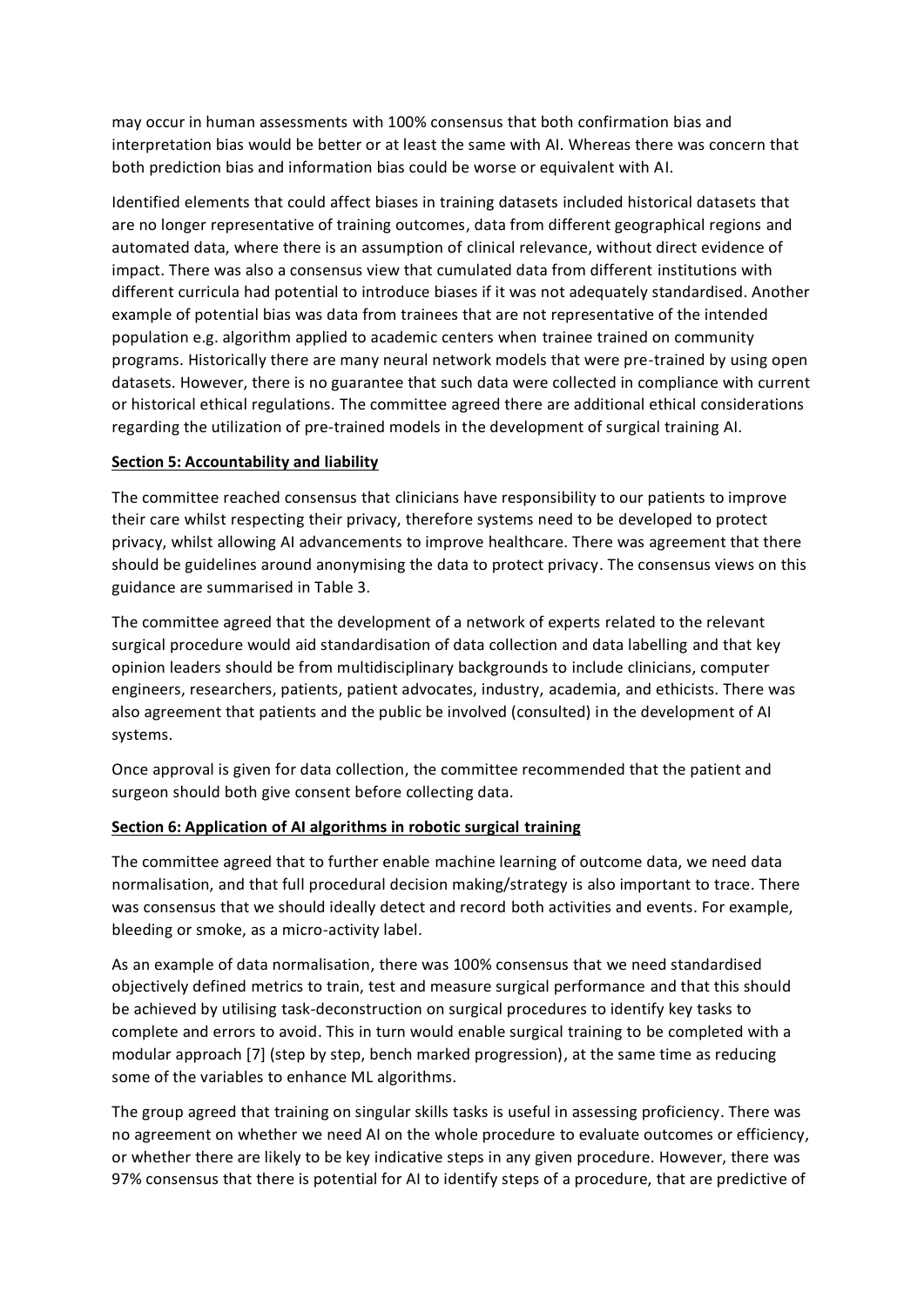outcome, that were not previously thought to be important. This area will benefit from further research. There was also no consensus on the need to collect data on non-technical skills.

Important elements of a surgical performance that can be used for labelling data are summarised in table 4.

The group identified various potential confounding variables that can impact outcome data. These important elements include: patient co-morbidities, disease and tumour staging, socio-economic factors, Geography/Culture, MedTech Device, instruments as well as hospital factors (size, nursing staff, nursing quality, etc.) and the provider regarding experience, training, etc.

There was agreement that metrics that define optimised surgical performance will change over time with machine learning algorithms and will themselves be impacted with advancements in knowledge, device development or other technological advances.

Regarding the technology, there were recommendations that we should measure instrument variations and compare instrument behaviour with 'capabilities' associated with better outcomes. With multi-instrument training datasets, there are opportunities for training AI systems to be robust to different tools or tool combinations.

There was agreement that practical data/findings derived from AI should, as much as possible, be open label and made available for the benefit of society, as well as being available to the public domain to aid research and development. The other areas of collaboration that were recommended, were the development of generic consent forms that ask patients to consent to the use of anonymised images, video and data for audit and research, including AI research. There was also agreement that common guidance on data aggregation strategies will help guide organisations to combine data.

The group agreed that real-time automated performance feedback in robotic surgery training, driven by AI, is ethical. Moreover, they advised that before embarking on developing an educational training platform, it should be clear from the onset who will be responsible in case harm is caused by the platform. The group also recommended that if AI utilised in training identifies a gap in knowledge or skills, there should be a remediation program developed and available for the trainee. See figure 3 for a summary of the consensus views.

#### **Discussion:**

The application of predictive AI to robotic surgical training has potential to gain value in the areas of data, human judgement, and actions. Whilst there are huge potential benefits, there are also risks. The ethical and regulatory concerns about AI in robotic surgery training can be grouped into three broad categories: the sources of data needed for ML algorithms in supervised learning; the development of algorithms; and the deployment of algorithms in surgical training.

Issues related to data privacy need to be addressed with hospitals having agreed protocols and guidance established by the DPO for trainees, trainers and patients. Established sources of data can be improved by collecting data in a standardised way, to reduce variables and enable ML algorithms. In robotic surgical training this can be achieved with standardised robotic curricula, train-the-trainer courses and agreed protocols that define surgical training at a granular level that can be aligned with telemetry data and more easily interpreted in computer vision analysis [7,10,21,22]. Further adoption of the performance metrics for identified key index procedures will be enabled by familiar definitions, that are open source and culminated together in data registries in established robotic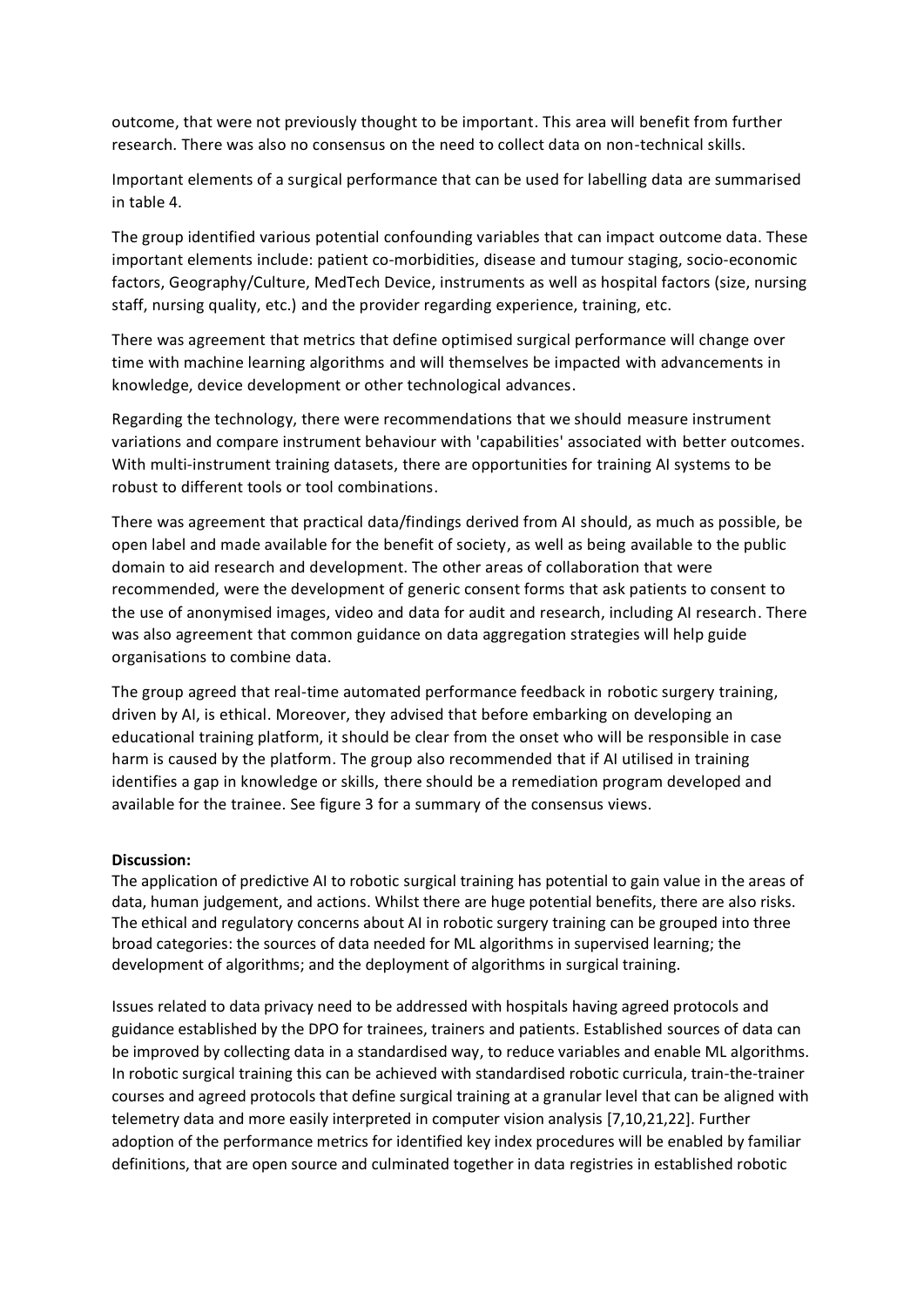surgery networks [8]. The development of research networks that share open-source material is already established in areas of healthcare such as diagnostic imaging [23]. With big data, AI could contribute to intra-operative decision-support systems and post-operative risk prediction in surgical training [24].

Development of AI in surgical training should also consider the ethical implications of transparency and the ability to reproduce results in different training environments. Lack of transparency is recognised to be an important consideration in deep learning and the opacity associated with some AI algorithms is a major concern. Transparency in robotic surgical training is relevant at multiple levels. Scientific method is based on the ability to reproduce the same results when repeated by different researchers. Therefore, an inability to reproduce results affects the trustworthiness of scientific conclusions [25]. Transparency relates to model interpretability and the ease to understand or interpret how a given technology reaches a certain decision or prediction.

There are ethical implications for credentialling organisations who reach decisions on proficiency of the surgeon utilising an 'opaque' or 'black box' approach [5, 26]. It is recognised that if the ML system's reasoning can be explained, then humans can verify whether the reasoning is sound. But, if the system's reasoning cannot be explained, such evaluation is no longer feasible, and it is difficult to perform analyses that could potentially uncover new training insights. However, there are potential trade-offs with increased transparency and interpretability resulting in decreased accuracy or predictive performance of predictive models [18].

With supervised learning, the accuracy of predictions relies heavily on the accuracy of the underlying annotations used to train the model. Poorly labelled data will yield poor results in surgical assessments [27]. Standardised labelling and transparency of data labelling used in the ML training process for a supervised learning algorithm is imperative to ensure consistency and ultimately accuracy. Therefore, the need to have shared open-source metrics for labelling data is paramount to the success of AI in robotic surgery training that can be critically evaluated.

Whilst there was much consensus on guidance for the collection of performance metrics, there was no consensus on the need to collect data on non-technical skills (NTS), which may reflect a lack of current focus on this area or the difficulties in accurately labelling the data of NTS [28].

The deployment of AI in surgical training is still early in its development. Although significant advances are being made, these advances are focused on narrow applications of the technology to specific aspects of performance such as surgical instrument tracking [29]. One of the largest gaps in current knowledge is understanding the scope of the domain of data and the variability that it may contain. Systems to collect large scale, quantitative information across different institutional and geographical boundaries are still not widely used. This means that AI development, which may require such data, is still developed in silo and hence needs international consortia and resources. It is therefore critical to establish agreed criteria for structuring such data and defining what information is key to be extracted from it.

The application of AI in surgical training is in the phase of discovery and development, and critical appraisal of new devices, publications and software is necessary to appropriately evaluate their impact on robotic surgical training. However, data on potential applications of AI to surgery have been promising [30]. There are also opportunities to evaluate predictive AI in robotic surgical training in laboratory settings, that do not directly involve patients and may avoid many identified ethical implications.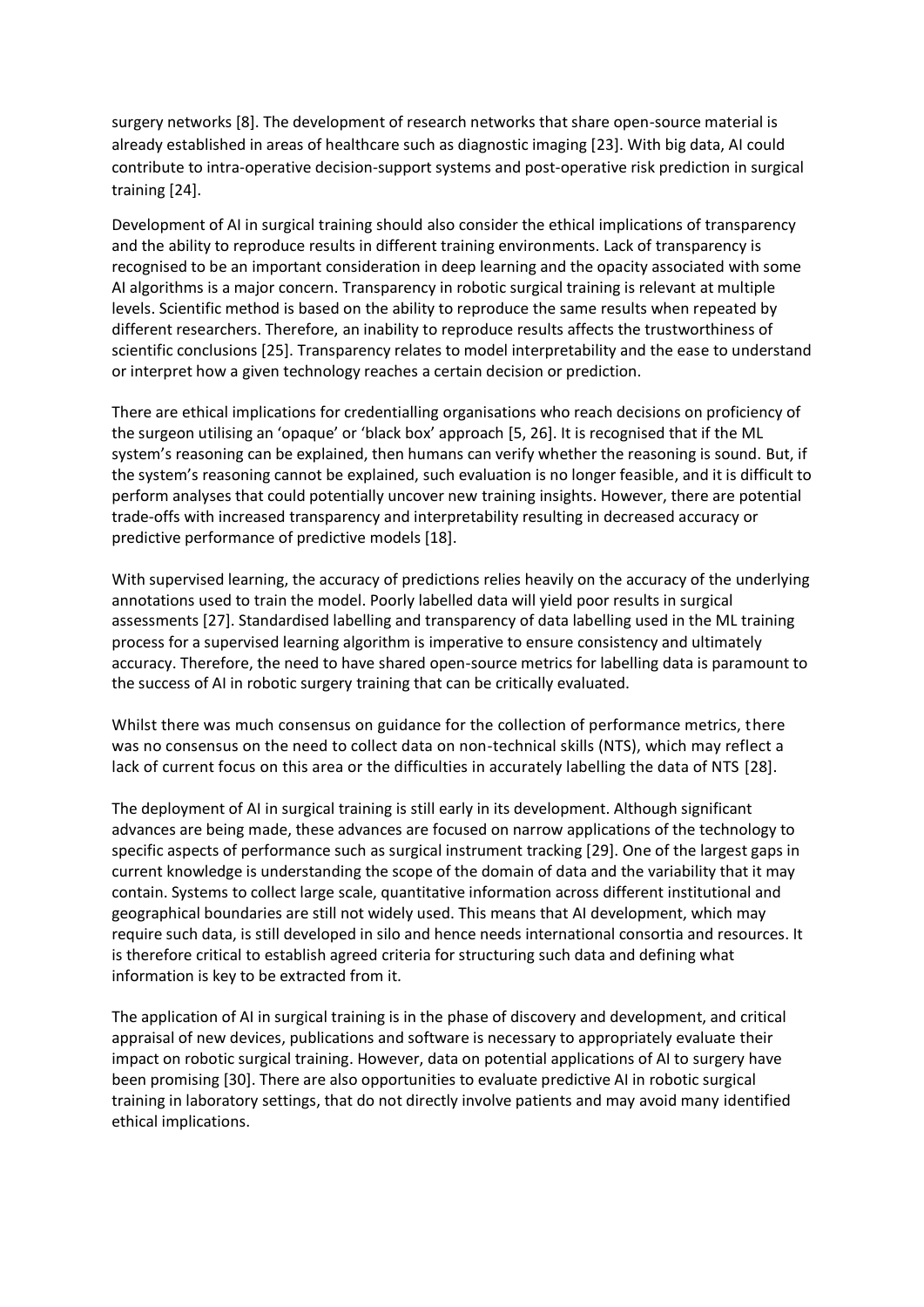Limitations: future studies should acknowledge the ethical and legal implications of developing AI in surgery and the need to recognise data protection, privacy by design and transparency issues. In this study, we focus on the use of ML in surgical training in the general sense. We do not address specific considerations that may be needed for particular ML approaches, for example deep learning as opposed to classical rule-based or logical algorithms. AI applications for surgical training will require careful evaluation and validation with predefined training goals before they can be routinely deployed. In addition, variability and robustness of any technology needs extensive experimental testing and understanding which can only happen if performed at scale. Understanding of such variability should dictate how adoption can happen and be used to identify risk factors from using such technologies for the different stakeholders.

#### **Conclusions:**

The integration of AI into robotic surgical training has many opportunities but also risks. Recognised risks on the ethical application of AI include data and privacy issues, transparency, biases, accountability, and liabilities. Using the Delphi methodology, we achieved international consensus among experts to develop and reach content validation for guidance on the ethical implications of using AI in various surgical training settings. This guidance lays the foundation for launching narrow AI applications in surgical training. This guidance will require further validation.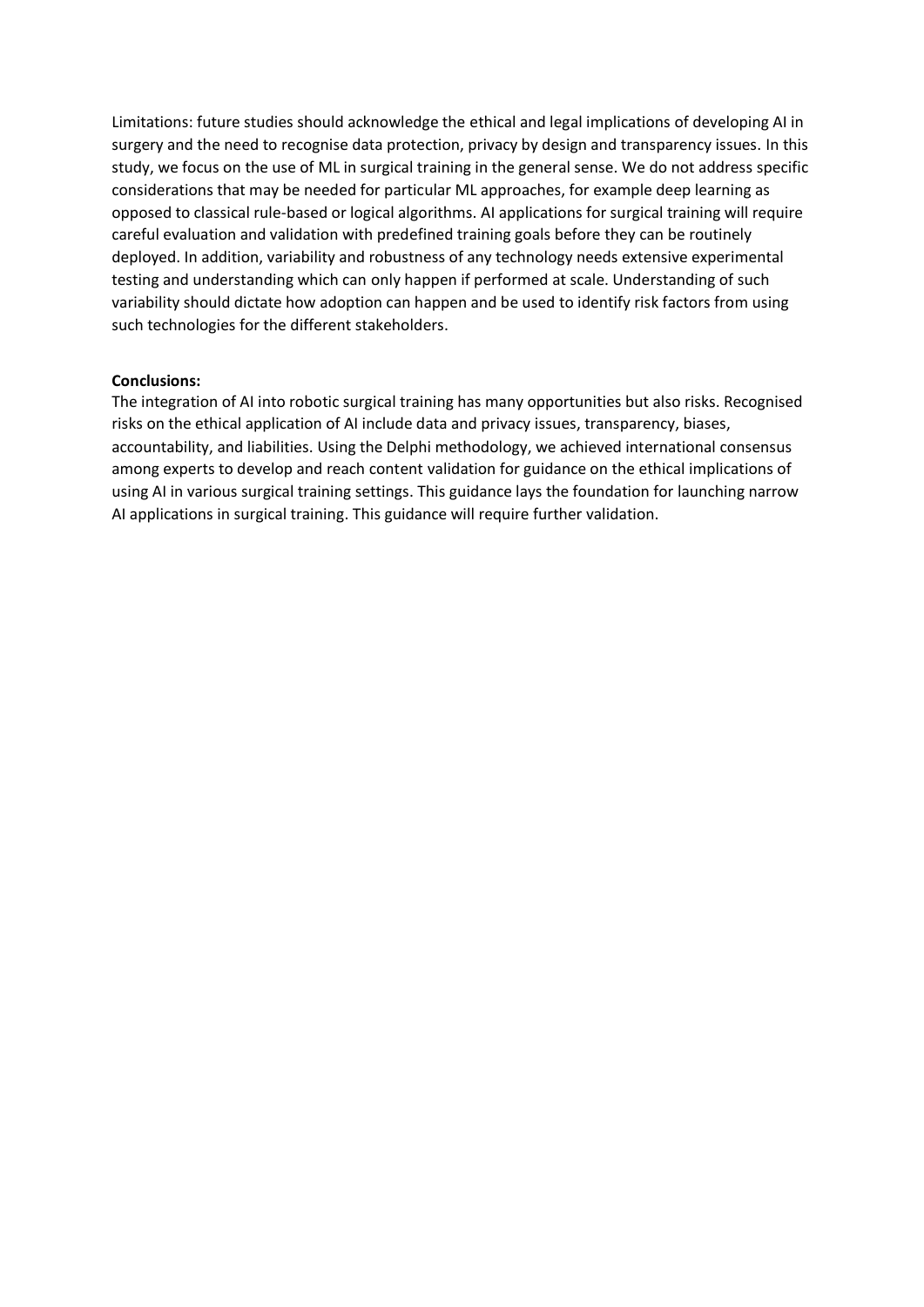## References

- 1. Ballantyne GH, Moll F. The da Vinci telerobotic surgical system: the virtual operative field and telepresence surgery. *Surg Clin North Am* 2003; 83(6):1293-1304
- 2. A Gözen, J Rassweiler. Robotic surgery in Urology: New kids on the block. Urologe A. 2020 Sep;59(9):1044-1050. doi: 10.1007/s00120-020-01293-8.
- 3. Sheetz KH, Claflin J, Dimick JB. Trends in the Adoption of Robotic Surgery for Common Surgical Procedures. JAMA Netw Open 2020; 3(1):e1918911.
- 4. Sheetz KH, Dimick JB. Is It Time for Safeguards in the Adoption of Robotic Surgery? *JAMA*  2019; 321(20):1971-1972.
- 5. Dimitrios Stefanidis, Elizabeth M Huffman, Justin W Collins, Martin A Martino, Richard M Satava, Jeffrey S Levy. Expert Consensus Recommendations for Robotic Surgery Credentialing. Ann Surg. 2020 Nov 17. doi: 10.1097/SLA.0000000000004531. Online ahead of print.
- 6. Parsons JK, Messer K, Palazzi K, et al. Diffusion of surgical innovations, patient safety, and minimally invasive radical prostatectomy. JAMA Surg 2014; 149(8):845-851.
- 7. JW Collins, J Levy, D Stefanidis, A Gallagher, M Coleman, T Cecil et al. Utilising the Delphi Process to Develop a Proficiency-based Progression Train-the-trainer Course for Robotic Surgery Training. Eur Urol. 2019 May;75(5):775-785. doi: 10.1016/j.eururo.2018.12.044. Epub 2019 Jan 19. Review.
- 8. Collins J, Akre O, Challacombe B, Karim O, Wiklund P. Robotic networks: delivering empowerment through integration. BJU Int. 2015;116(2):167-8.
- 9. Stoyanov D. Surgical vision. Ann Biomed Eng. 2012 Feb;40(2):332-45. doi: 10.1007/s10439- 011-0441-z.
- 10. Hung AJ, Chen J, Gill IS. Automated Performance Metrics and Machine Learning Algorithms to Measure Surgeon Performance and Anticipate Clinical Outcomes in Robotic Surgery. JAMA Surg 2018; 153(8):770-771.
- 11. Chen IA, Ghazi A, Sridhar A et al. Evolving robotic surgery training and improving patient safety, with the integration of novel technologies. World J Urol. 2020 Nov 6. doi: 10.1007/s00345-020-03467-7.Online ahead of print.
- 12. Shane O'Sullivan, Nathalie Nevejans, Colin Allen, Andrew Blyth, Simon Leonard, Ugo Pagallo et al. Legal, regulatory, and ethical frameworks for development of standards in artificial intelligence (AI) and autonomous robotic surgery. Int J Med Robot. 2019 Feb;15(1):e1968. doi: 10.1002/rcs.1968.
- 13. Michael J. Rigby. Ethical Dimensions of Using Artificial Intelligence in Health Care. AMA Journal of Ethics: 2019; Vol. 21, Number 2: E121-124.
- 14. Moher D, Liberati A, Tetzlaff J, Altman DG, Group P. Preferred reporting items for systematic reviews and meta-analyses: the PRISMA statement. Plos Med. 2009;6(7):e1000097.
- 15. Leal Ghezzi T, Campos Corleta O. 30 Years of robotic surgery.World J Surg 2016;40:2550–7.
- 16. Tony Tien, Philip H. Pucher, Mikael H. Sodergren, Kumuthan Sriskandarajah, Guang-Zhong Yang, Ara Darzi. Eye tracking for skills assessment and training: a systematic review. JSR 2014; 191 (1): 169-178.
- 17. Ahern S, Ruseckaite R, Ackerman IN. Collecting patient-reported outcome measures. Intern Med J. 2017 Dec;47(12):1454-1457. doi: 10.1111/imj.13633.
- 18. Jianxing He, Sally L. Baxter, Jie Xu, Jiming Xu, Xingtao Zhou, Kang Zhang. The practical implementation of artificial intelligence technologies in medicine. Nat Med. 2019 January; 25(1): 30–36. doi:10.1038/s41591-018-0307-0.].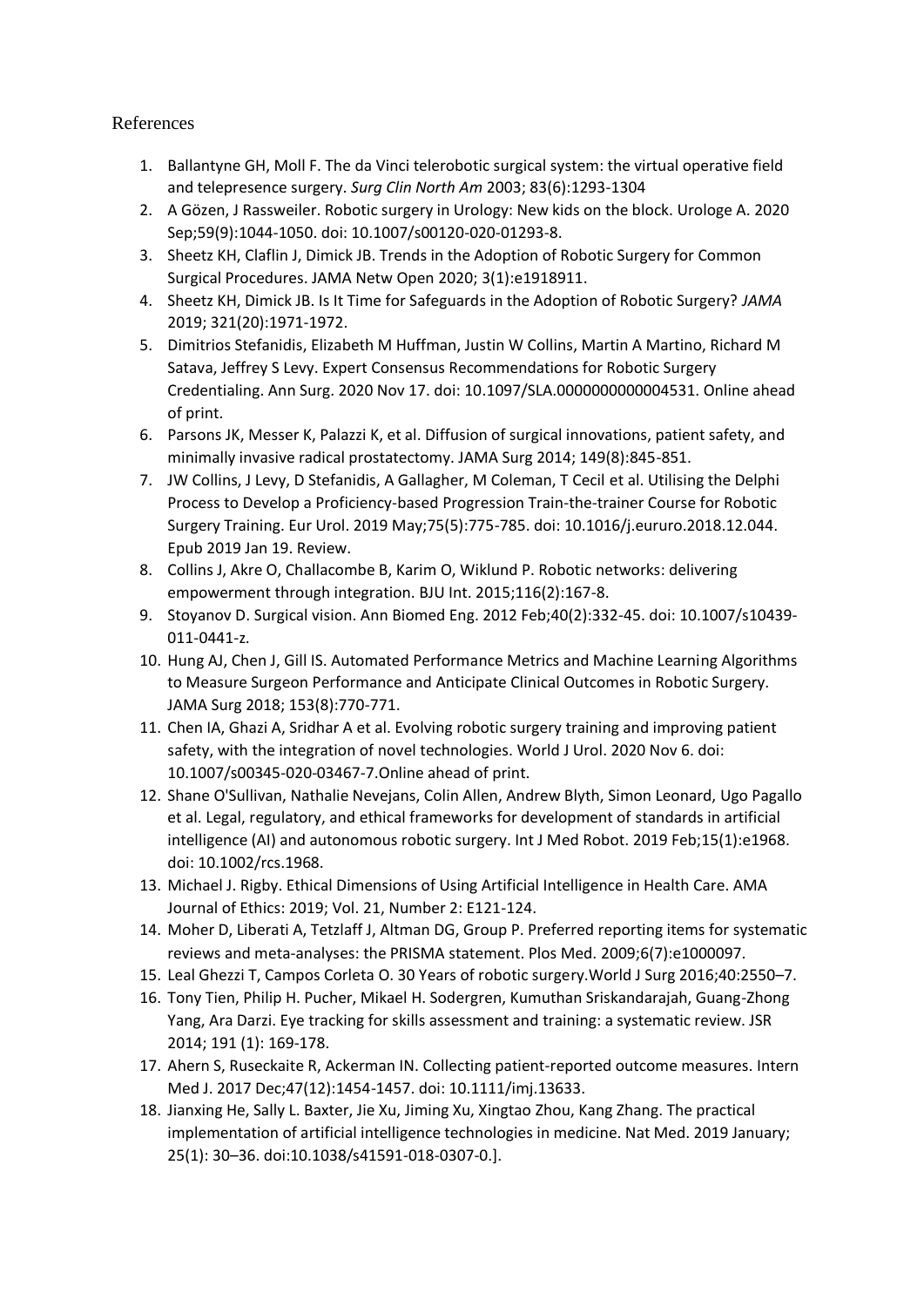- 19. Char DS, Shah NH & Magnus D. Implementing machine learning in health care—addressing ethical challenges. N. Engl. J. Med 2018; 378: 981–983.
- 20. Chen J, Oh PJ, Cheng N, et al. Use of automated performance metrics to measure surgeon performance during robotic vesicourethral anastomosis and methodical development of a training tutorial. J Urol 2018;200:895–902.
- 21. JW Collins, A Ghazi, D Stoyanov et al. Utilising an accelerated delphi process to develop guidance and protocols for telepresence applications in remote robotic surgery training. European Urology Open Science 22, 23-33[. https://doi.org/10.1016/j.euros.2020.09.005](https://doi.org/10.1016/j.euros.2020.09.005)
- 22. Daniel Hashimoto, Guy Rosman, Elan Witkowski et al. Computer Vision Analysis of Intraoperative Video. Automated Recognition of Operative Steps in Laparoscopic Sleeve Gastrectomy. Ann Surg. 2019 Sep;270(3):414-421. doi: 10.1097/SLA.0000000000003460.
- 23. <https://monai.io/> Last reviewed 24/12/2020
- 24. Thomas M Ward, Daniel A Hashimoto, Yutong Ban. Automated operative phase identification in peroral endoscopic myotomy. Surg Endosc. 2020 Jul 27. doi: 10.1007/s00464-020-07833-9.
- 25. Stodden, V. (2010). The scientific method in practice: Reproducibility in the computational sciences (MIT Sloan Research Paper No. 4773-10). Cambridge, MA: Massachusetts Institute of Technology. doi:10.2139/ssrn.1550193.
- 26. Piotr M Patrzyk, Daniela Link, Julian N Marewski. Human-like machines: Transparency and comprehensibility. Behav Brain Sci. 2017 Jan;40:e276. doi: 10.1017/S0140525X17000255.
- 27. Hashimoto DA, Rosman G, Rus D & Meireles OR Artificial intelligence in surgery: promises and perils. Ann. Surg. 2018; 268: 70–76.
- 28. JW Collins, P Dell'Oglio, AJ Hung, NR Brook. The Importance of Technical and Non-technical Skills in Robotic Surgery Training. Eur Urol Focus 2018 Sep;4(5):674-676. doi: 10.1016/j.euf.2018.08.018.
- 29. Maria Robu, Abdolrahim Kadkhodamohammadi, Imanol Luengo, Danail Stoyanov. Towards real-time multiple surgical tool tracking, Computer Methods in Biomechanics and Biomedical Engineering: Imaging & Visualization 2020, DOI: 10.1080/21681163.2020.1835553.
- 30. Daniel A. Hashimoto, Thomas M. Ward, Ozanan R. Meireles. The Role of Artificial Intelligence in Surgery. Advances in Surgery. Sep 2020: REVIEW; 54, 89-101. DOI:https://doi.org/10.1016/j.yasu.2020.05.010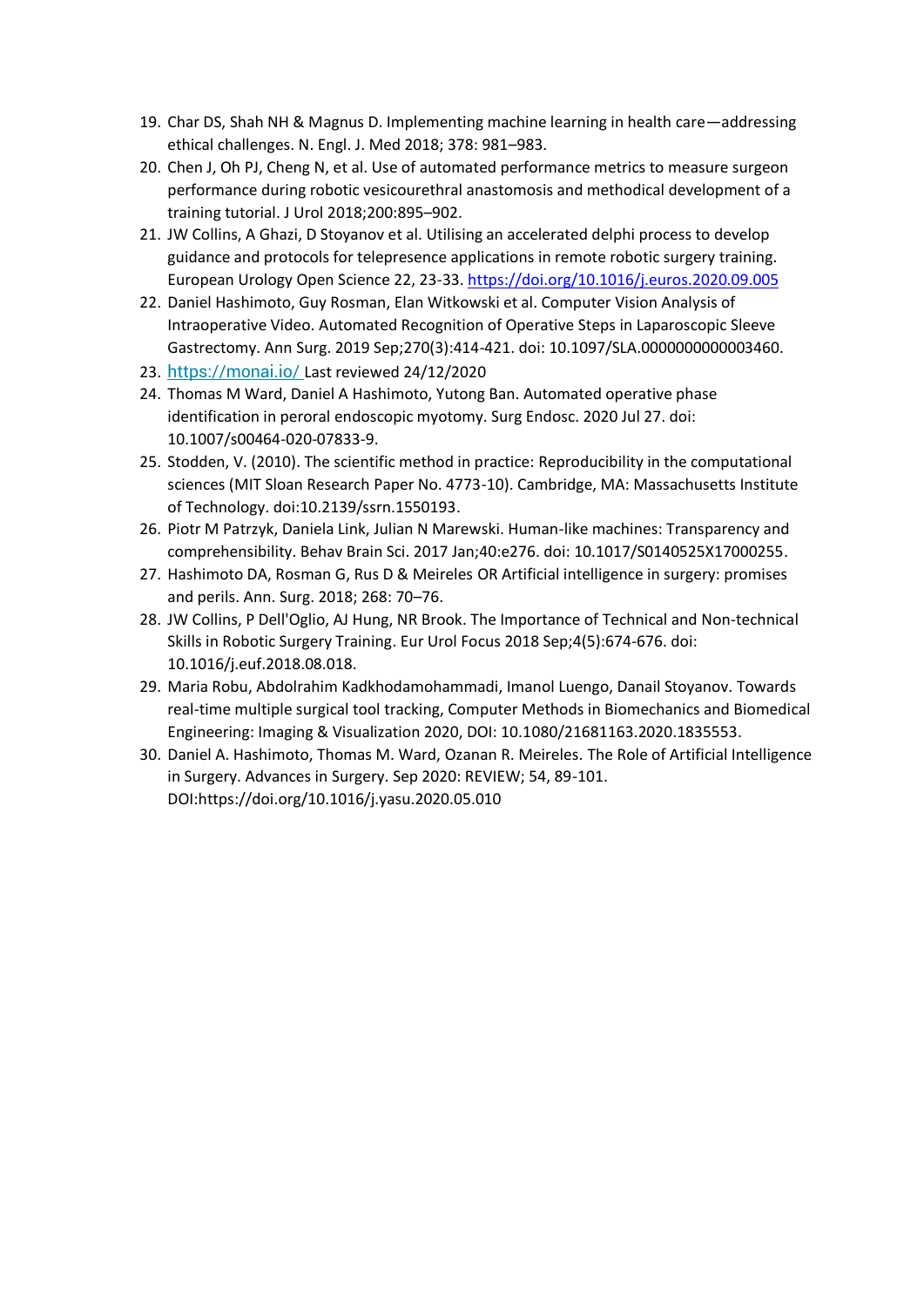# **Appendix 1:**

## **List of presentations and presenter**

| Overview of AI in surgical intervention and training                                  | Danail Stoyanov               |
|---------------------------------------------------------------------------------------|-------------------------------|
| Online training: what are the needs and opportunities?                                | Ashwin Sridhar                |
| Potential pitfalls of AI                                                              | Justin Collins                |
| Meeting the challenges of GDPR and data analysis                                      | <b>Justin Collins</b>         |
| Intuitive Surgical: Intelligent surgery                                               | Anthony Jarc                  |
| Medtronic: learning from shared datasets                                              | Arvind Ramadorai/Guy Laplante |
| CMRSurgical: Implementation of complex technologies. The use of the IDEAL-D framework | Mark Slack                    |
| CSATS: Vide performance analysis metrics in surgical training                         | Huzefa Neemuch                |
| Eye tracking metrics in remote training                                               | Ahmed Ghazi                   |
| Using predictive analytics to improve patient selection                               | Kensaku Mori                  |
| Interactive live remote virtual proctoring in the AI era                              | Yanick Beaulieu               |
| Developing feedback and early warning systems in surgery                              | Pierre Jannin                 |
| Knowledge transfer, learning and community network development                        | Justin Collins                |
| Introduction to an accelerated Delphi process and next steps                          | <b>Justin Collins</b>         |

# **List of expert panel member with h-index and i10-index**

| <b>Panel member</b>   | Country    | h-index   | i10-index |
|-----------------------|------------|-----------|-----------|
| <b>Justin Collins</b> | UK         | 21        | 36        |
| Ahmed Ghazi           | <b>USA</b> | 13        | 15        |
| Danail Stoyanov       | UK         | 35        | 99        |
| Yanick Beaulieu       | Canada     | 15        | 19        |
| Ashwin Sridhar        | UK         | 15        | 19        |
| Hani Marcus           | UK         | 25        | 49        |
| Jeffrey Levy          | <b>USA</b> | 7         | 7         |
| John. D. Kelly        | UK         | 39        | 92        |
| Daniel Hashimoto      | <b>USA</b> | 17        | 21        |
| Daniel Elson          | UK         | 40        | 91        |
| Pierre Jannin         | France     | 36        | 88        |
| Alberto Arezzo        | Italy      | 47        | 137       |
| <b>Gregory Hager</b>  | <b>USA</b> | 76        | 337       |
| <b>Keno Marz</b>      | Germany    | 11        | 11        |
| Stamatia Giannarou    | UK         | 17        | 23        |
| Kensaku Mori          | Japan      | 43        | 616       |
| Lena Maier Hein       | Germany    | 33        | 102       |
| Pietro Valdastri      | UK         | 40        | 101       |
| David Hawkes          | UK         | 79        | 342       |
| Tom Kimpe             | Belgium    | 19        | 33        |
| <b>Mark Slack</b>     | UK         | 24        | 34        |
| Luke Hares            | UK         | <b>NR</b> | <b>NR</b> |
| <b>Guy Laplante</b>   | Canada     | <b>NR</b> | ΝR        |
| Arvind Ramadorai      | <b>USA</b> | 8         | 8         |
| Pablo Garcia          | <b>USA</b> | 24        | 45        |
| Huzefa Neemuchwala    | <b>USA</b> | 12        | 17        |
| Alina Andrusaite      | <b>USA</b> | <b>NR</b> | <b>NR</b> |
| <b>Ben Andrew</b>     | <b>USA</b> | <b>NR</b> | <b>NR</b> |
| Anthony Jarc          | <b>USA</b> | 12        | 15        |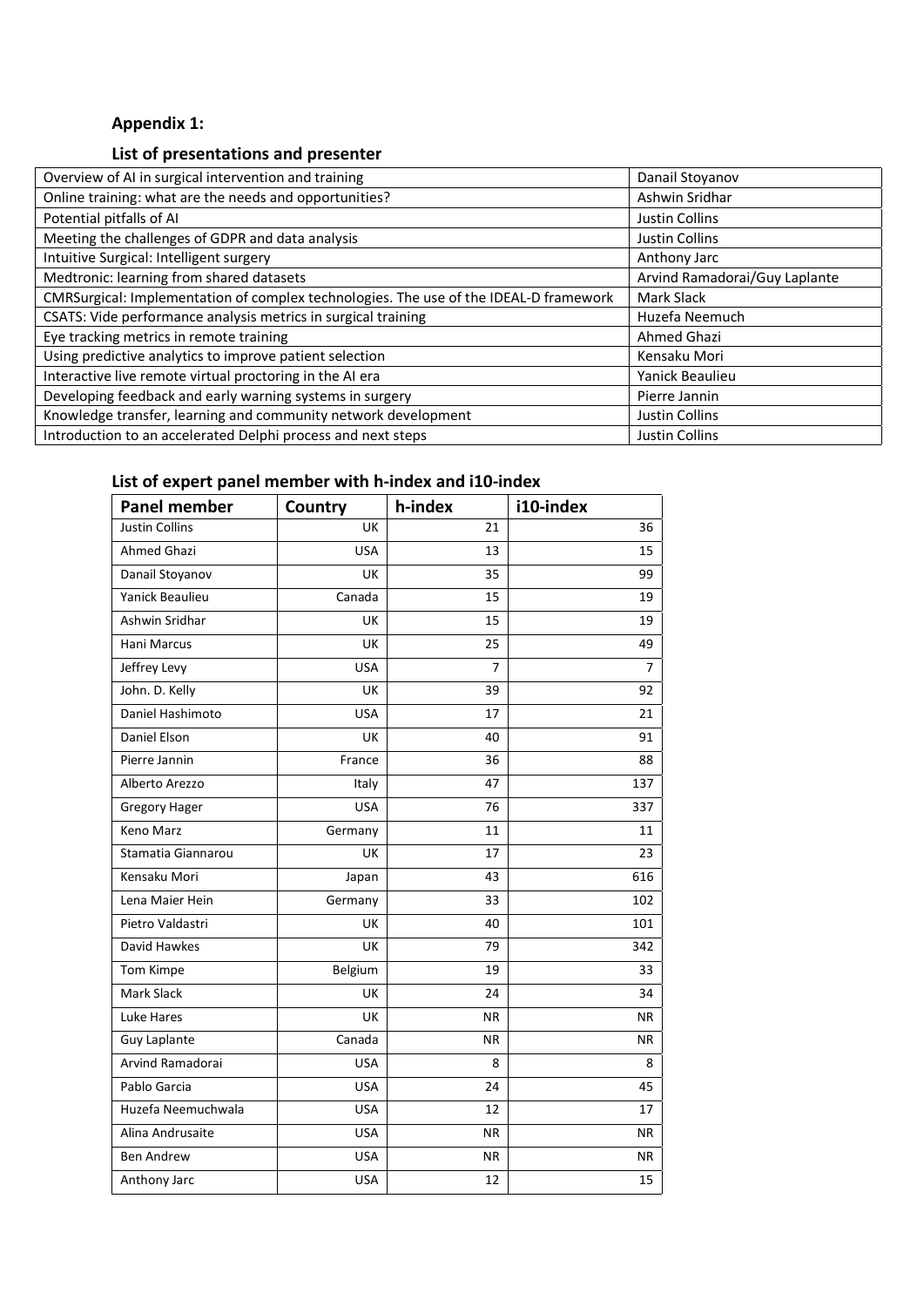## **Appendix 2:**

**Results of the Delphi process completed over 3 rounds and levels of agreement are summarised below. Questionnaires were completed by the committee members independently and anonymously using online google forms.** 

## **Questionnaire:**

The aim of this Delphi process survey is to reach consensus views on the ethical implications of AI in surgical training. We aim to achieve this by reaching agreement on important aspects of the guidance. The questionnaire will be completed over 3 rounds and any questions that reaches 80% consensus will be removed from the following round(s). For remaining questions, contributors will be informed of the current percentage of agreement from the previous round.

Many questions have sections at the end to add comments or suggest alternative answers if you do not agree with the statement. There is also space at the end of each section to add additional questions or comments to aid clarification.

All answers/comments from the questionnaire will be anonymized both in evaluation and reporting. We are collecting emails to identify who has responded to the questionnaire and who requires reminders. Many thanks!

In round 1 there were 5 general questions, 30 questions on data, 26 questions on domain issues and 41 questions on accountability, total of 102 questions. 71/102 reached consensus of >80% in the first round, including all 5 general questions.

In round two there were 21 questions on data (including 5 new questions and one duplicate question removed), 10 questions (including 7 new questions) on domain issues and 16 questions (including 5 new questions) on accountability. 27/47 reached consensus of >80% in the second round.

In the final round there were 11 questions (including 2 new questions) on data, 6 questions (including 2 new questions) on domain issues and 7 questions on accountability. 11/24 reached consensus of >80% in the final round.

We had 100% response rate to all three rounds. Consensus was reached in 109 out of 173 questions overall.

## **Section 1: General questions (consensus levels in brackets):**

- 1.1. Do you agree that there are potential benefits to the utilisation of AI in the setting of surgical training curricula? – 100% consensus (round 1)
- 1.2. Do you agree that there are potential risks to the utilisation of AI in the setting of surgical training curricula? – 97% consensus (round 1)
- 1.3. Do you agree that there is currently a lack of guidelines (or guidance) on the utilisation of AI in the setting of surgical training? – 100% consensus (round 1)
- 1.4. Do you agree that the future success of AI in surgical training will require its ethical deployment within healthcare organisations? – 100% consensus (round 1)
- 1.5. Do you agree that an aim of this group is to identify the ethical implications and to formulate guidance on AI in surgical training? – 97% consensus (round 1)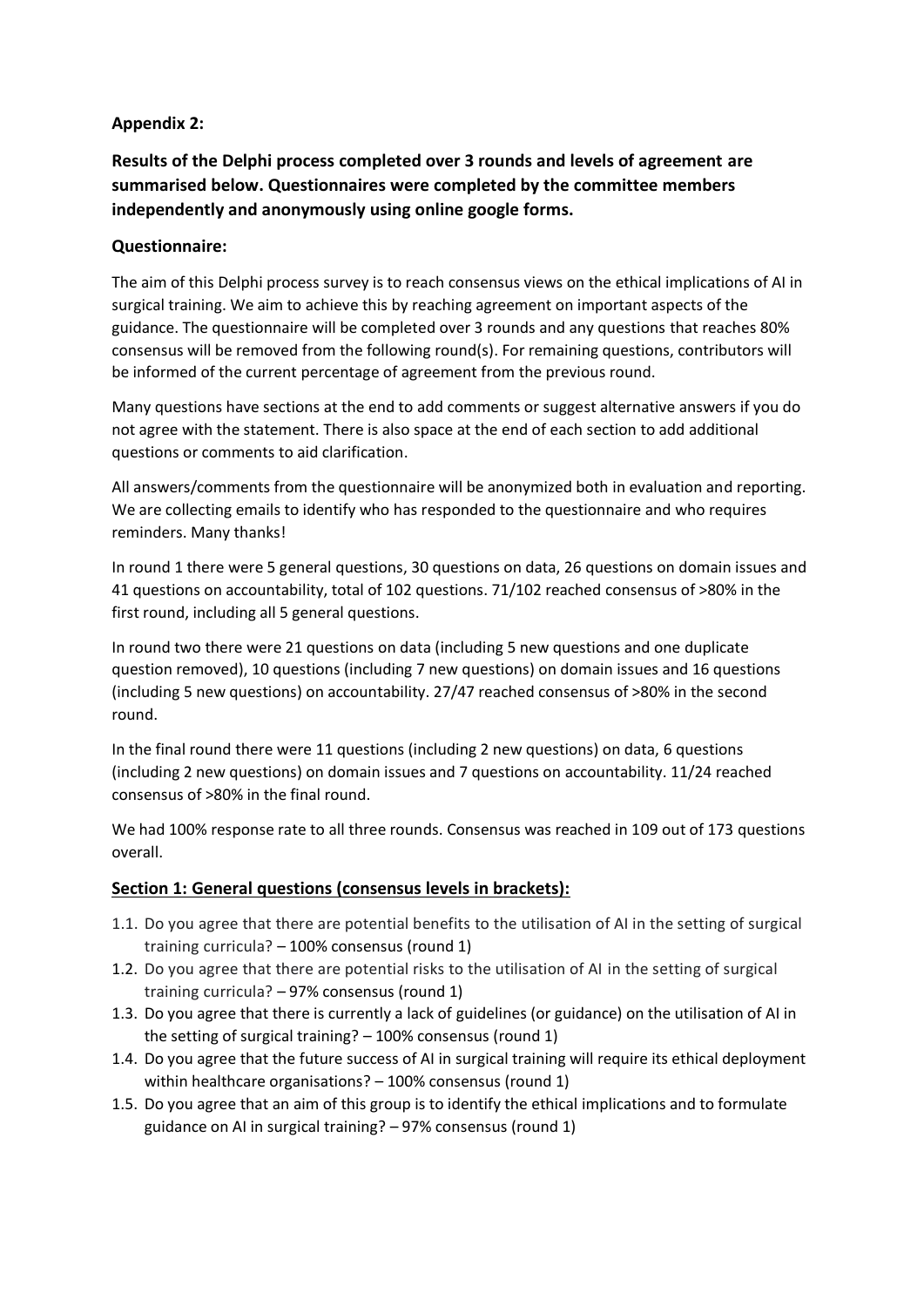| Level of<br>agreement | General statements about the potential for telepresence in robotic surgery training                                                |
|-----------------------|------------------------------------------------------------------------------------------------------------------------------------|
| 100%                  | There are potential benefits to the utilisation of AI in the setting of surgical training curricula                                |
|                       | There is currently a lack of guidelines (or guidance) on the utilisation of AI in the setting of<br>$\bullet$<br>surgical training |
|                       | The future success of AI in surgical training will require its ethical deployment within<br>$\bullet$<br>healthcare organisations  |
| 95%                   | There are potential risks to the utilisation of AI in the setting of surgical training curricula                                   |
|                       | An aim of this group is to identify the ethical implications and to formulate guidance on AI in<br>$\bullet$<br>surgical training  |

## **Table a:** General questions on the ethical implications of AI in surgical training

## **Section 2: Data issues**

2.1 Do you agree that data should be labelled in a standardised and reliable way to optimise AI? – 97% consensus (round 1)

2.2 Do you agree that data should ideally be anonymised using non-identifiable information whenever possible? – 90% consensus (round 1)

2.3 Do you agree that with electronic patient records and increased connectivity of data points, that it is increasingly difficult to anonymise data? – 87% consensus (round 1)

2.4. Data minimisation can be achieved by which of the following elements (can tick multiple answers as required)

- Limit amount of data used 73% consensus (no consensus)
- Regularly review what data is stored and why 93% consensus (round 2)
- Identify and capture the minimum amount of data needed 87% consensus (round 2)
- Only use personal data that is highly relevant and necessary for evaluation or machine learning algorithm – 80% consensus (round 2)

2.5. Strategies to anonymise data can be (can tick multiple answers as required)

- Manual
- Automated
- Combination of automated and manual approaches 97% consensus (round 1)
- 2.6. Is there an ethical obligation to standardise data labelling? 80% consensus (round 1)

2.6a Does standardised data labelling aid reporting of complications? – 93% consensus (round 1)

2.6b Does standardised data labelling have potential to improve patient safety? – 93% consensus (round 2)

2.7. Who has an ethical obligation to standardise data and reporting mechanisms?

- Hospital organisations 80% consensus (round 1)
- Medical societies 93% consensus (round 2)
- Patient led organisations 37% consensus (no consensus)
- Industry 87% consensus (round 3)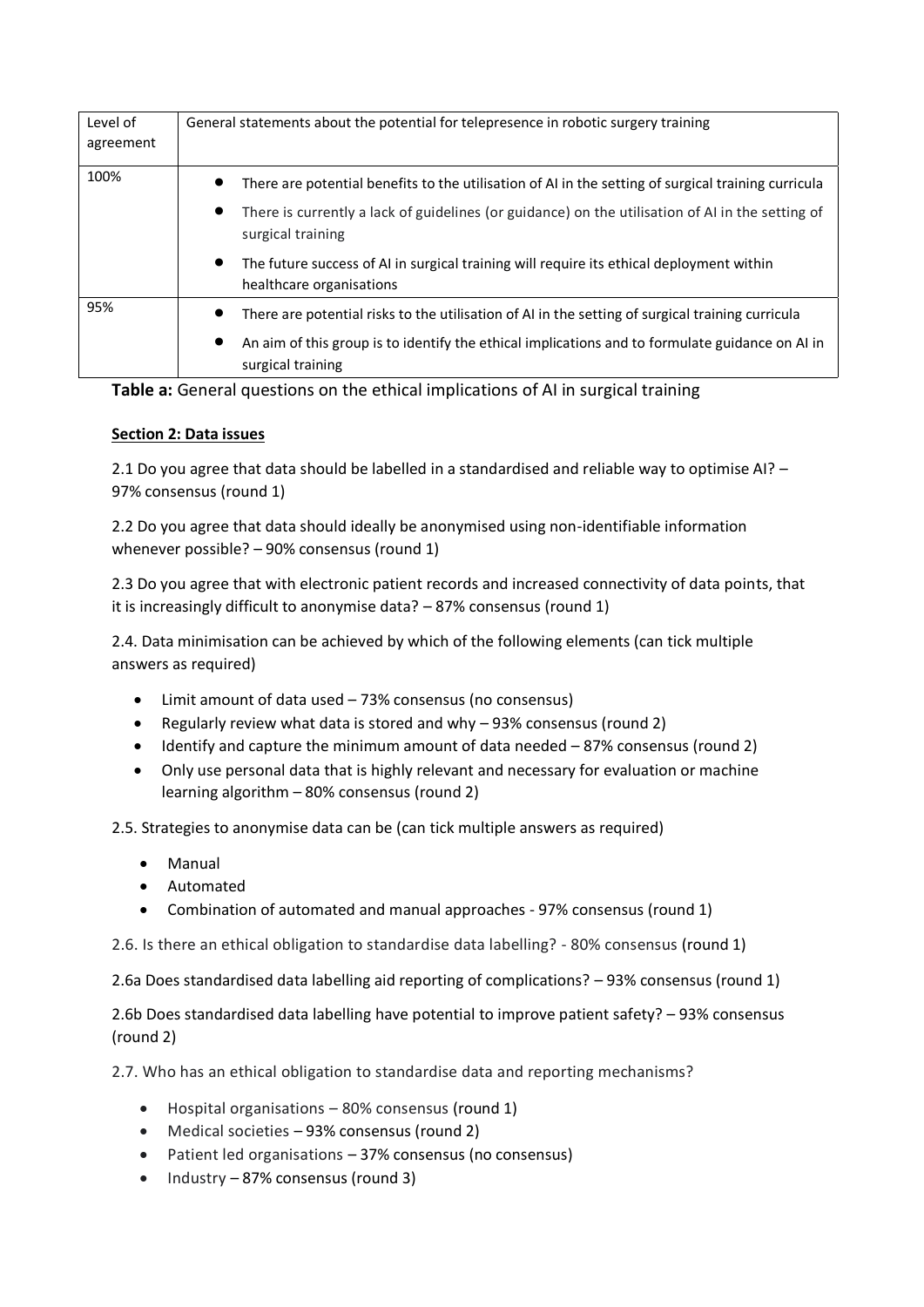• None of the above

2.8. With robotic surgery what data collection can be automated? (can tick multiple boxes)

- Kinematic data (APMs) 97% consensus (round 1)
- Operative time 90% consensus (round 1)
- Video performance analysis 90% consensus (round 1)
- Haptic feedback 63% consensus (no consensus)
- Eye tracking data 87% consensus (round 1)
- Instrument usage (new response) 97% consensus (round 2)
- Operative phases (new response) 77% consensus (round 3 no consensus)
- Workflow information (new response) 67% consensus (round 3 no consensus)

2.9. Should automated data be correlated with patient outcome data (e.g. PROMs) before it is used for training datasets? – 80% consensus (round 2)

2.10. Do you agree that AI can avoid certain biases that may occur in human assessments? – 93% consensus (round 1)

2.11. Confirmation bias occurs when researchers use data/answers to confirm their hypothesis or beliefs. Do you think this will be better or worse with AI?

- Better  $-47%$  (round 3)
- Worse  $-0\%$  (round 3)
- The same  $-53%$  (round 3)

Overall, 100% consensus the same or better

2.12. Interpretation bias occurs when researchers' conclusions or assessments are affected by descriptions e.g. what speed was the car going when it hit the fence, compared with what speed was the car doing when it smashed into the fence. Do you think interpretation bias will be better or worse with AI?

- $\bullet$  Better 73% (round 3)
- Worse  $-0\%$  (round 3)
- The same  $-27%$  (round 3)

Overall, 100% consensus the same or better

2.13. Prediction bias occurs when data points are too focused so that association is concluded. For example, predicting where crimes will most likely occur and deploying police to that area can result in more arrests being made in that area. Poor programming can result in prediction bias. Do you think this will be better or worse with AI?

- Better  $-10%$  (round 3)
- Worse  $-47%$  (round 3)
- The same  $-43%$  (round 3)

Overall, 90% consensus the same or worse

2.14. Information bias occurs when researchers use information they believe is already linked to their outcome. For example, Google used algorithms to predict flu epidemics in the US related to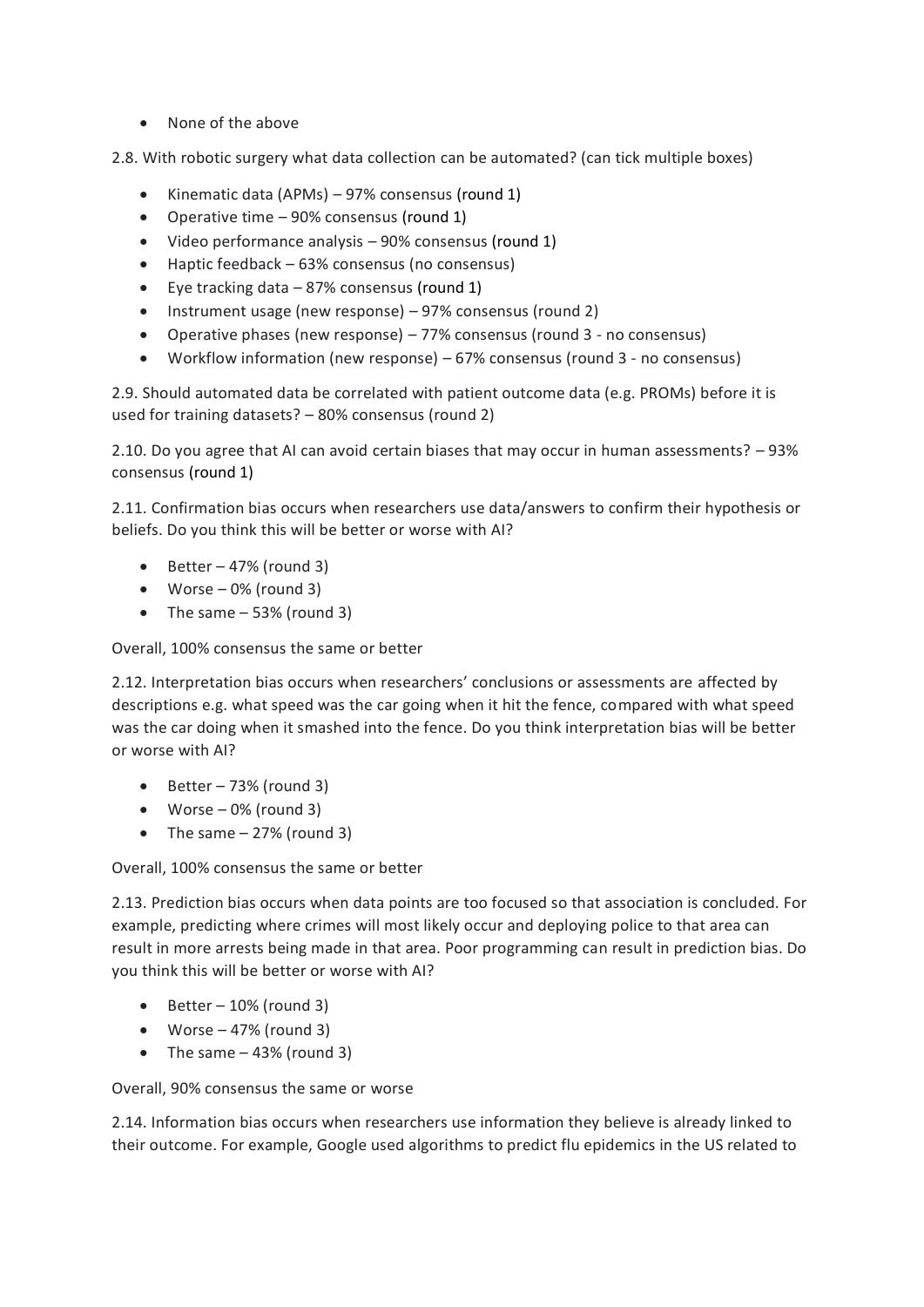searches for flu medicines, which resulted in inaccurate conclusions. Do you think this will be better or worse with AI?

- $\bullet$  Better 3% (round 3)
- Worse  $-50\%$  (round 3)
- The same  $-47%$  (round 3)

Overall, 97% consensus the same or worse

2.15. What elements could affect biases in training datasets? (can tick multiple boxes).

- Historical datasets that are no longer representative of training outcomes -87% consensus (round 1)
- Data from different geographical regions 97% consensus (round 2)
- Automated data, where there is an assumption of clinical relevance, without direct evidence of impact – 90% consensus (round 2)
- Data from institutions with different curricula (new response) 87% consensus (round 2)
- Data from trainees that are not representative of the intended population (e.g., algorithm applied to academic centers when trained on community programs) (new response) – 93% consensus (round 3)

## **New questions round 2**

2.16 Do you agree that a lack of education around use of AI can impact misuse, misinterpretation, misapplication of AI techniques and results? – 97% consensus (round 2)

2.17 Historically there are many neural network models that were pre-trained by using open datasets. However, there is no guarantee that such data were collected in compliance with current or historical ethical regulations. Do you agree there are additional ethical considerations regarding the utilization of pre-trained models in the development of surgical AI? – 83% consensus (round 2)

## **Section 3: Domain issues**

3.1. Do you agree that we need standardised objectively defined metrics to train, test and measure surgical performance? – 100% consensus (round 1)

3.2. Should surgical procedures undergo task-deconstruction to identify key tasks to complete and errors to avoid? – 100% consensus (round 1)

3.3. Should training be completed with a modular approach (step by step, bench marked progression)? – 100% consensus (round 1)

3.4. Is training on singular skills tasks useful in assessing proficiency? – 97% consensus (round 2)

3.5a. Do we need AI on the whole procedure or are there likely to be key steps in any given procedure?

- Needs to be whole procedure 13% consensus (round 3)
- Only needs key (selected) steps 50% consensus (round 3)
- Need to look at whole procedure, in the first instance, as AI may be able to identify steps that are predictive of outcome that were not previously thought to be important  $-37%$ consensus (round 3)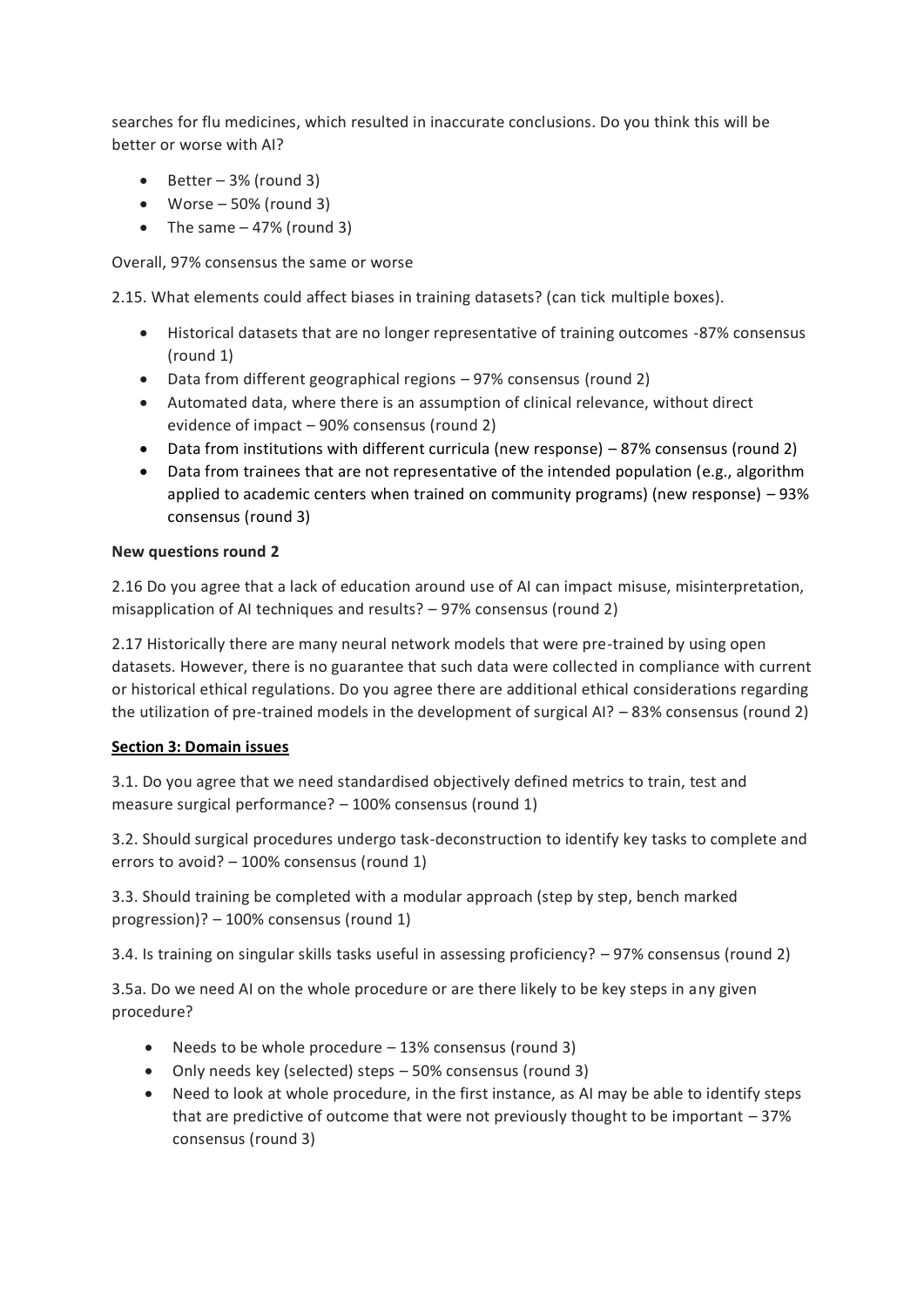3.5b. Do you agree that there is potential for AI to identify steps that are predictive of outcome that were not previously thought to be important? (new question round  $2$ ) – 97% consensus (round 2)

3.5c. Do we need AI on the whole procedure to assess efficiency? (new question round 3) – 70% consensus (round 3)

3.6. Important elements of a surgical performance that can be used for labelling data include: (can tick multiple boxes)

- Phases (of the procedure) 97% consensus (round 1)
- Visual cues (anatomical landmarks, areas of interest etc) 97% consensus (round 1)
- Error event (error that results in harm to tissue or patient) 93% consensus (round 1)
- Technical errors (not necessarily associated with an event) e.g. using wrong instrument to grasp bowel (traumatic grasper) - 87% consensus (round 1)
- Mechanical error (device malfunction) 90% consensus (round 2)
- Automated performance metrics (kinematic data) 90% consensus (round 1)
- Non-technical skills e.g. communication (new response round 2) 73% consensus (round 3)
- Tissue characteristics e.g., inflamed, fibrotic etc (new response round 2) 97% consensus (round 3)
- Anatomical variations (new response round 2) 93% consensus (round 3)
- Disease staging (new response round 3) 67% consensus (round 3)

3.7. For errors related to device failure, do you prefer the term?

- Device error 83% consensus (round 1)
- Mechanical error 7%
- Other suggestions 10%

3.8. Do you agree that metrics that define optimised surgical performance will change over time with machine learning algorithms? - 97% consensus (round 1)

3.9. Do you agree that metrics that define optimised surgical performance will change over time with advancements in knowledge, device development or other technological advances? – 97% consensus (round 1)

3.10. For outcome data, elements that can affect outcome include: (can tick multiple boxes). Note: These outcomes could be linked to both macro or micro granularity of tasks and events during a procedure.

- Patient co-morbidities 100% consensus (round 1)
- Tumour staging 90% consensus (round 1)
- Socio-economic factors 87% consensus (round 1)
- Geography/Culture 83% consensus (round 1)
- MedTech Device 87% consensus (round 1)
- Instruments 83% consensus (round 1)
- Hospital factors (size, nursing staff, nursing quality, etc.) (new response round 2) 90% consensus (round 2)
- Provider (e.g. experience, training, etc.) (new response round 2) 97% consensus (round 2)
- Disease process and stage (new response round 2) 87% consensus (round 2)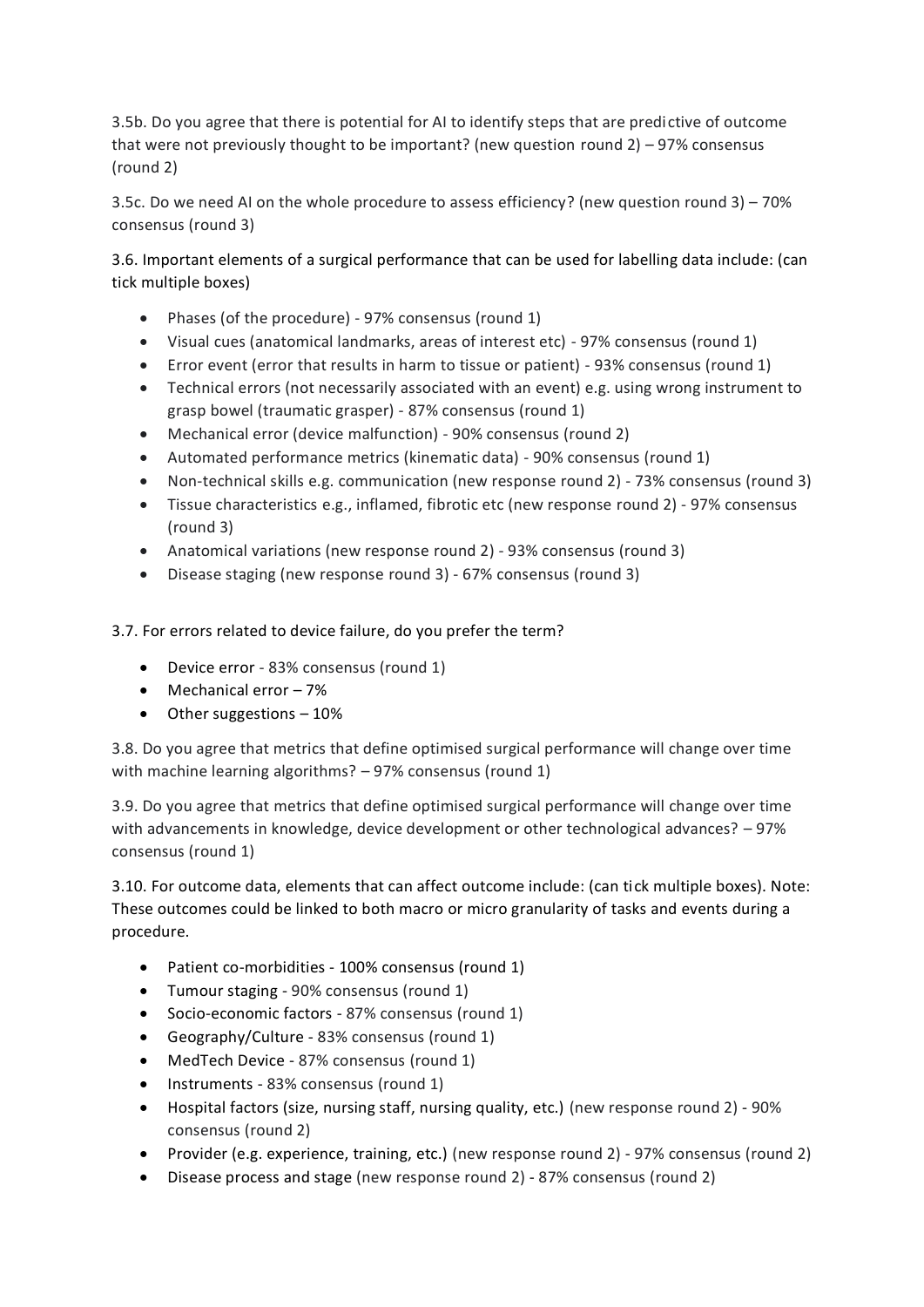3.11. For machine learning of outcome data, do we need data normalisation? Note: Attempting to normalise to some commonly agreed criteria. – 90% consensus (round 1)

3.12. Is full procedural decision making/strategy important to trace? – 90% consensus (round 1)

3.13. Should we detect activities or events? Note: For example, bleeding or smoke, as a microactivity label.

- Activities
- Events
- Both 90% consensus (round 1)

3.14. Should we measure instrument variations? Note: This relates to different manufacturer or different instrument features/capabilities – 97% consensus (round 1)

3.15. If we prove outcome, should we compare instrument behaviour with 'capabilities'? Note: This relates to instrument dexterity for example, which could be associated with a better outcome – 90% consensus (round 1)

3.16. Do we need multi-instrument training datasets? Note: This refers to training AI systems to be robust to different tools or tool combinations – 90% consensus (round 1)

### **Section 3: Accountability issues**

4.1. Do you agree that as clinicians we have responsibility to our patients to improve their care. Therefore, systems need to be developed to protect privacy, whilst allowing AI advancement to improve care – 83% agreement (round 1).

4.2. Should there be agreed standards around anonymising the data to protect privacy? – 97% consensus (round 1).

4.3. Organisational accountability under GDPR, is legally obliged to put into place which of the following: (can tick multiple boxes)

- Comprehensive governance issues 90% consensus (round 1)
- Privacy impact assessments 93% consensus (round 2)
- Privacy measures by design 93% consensus (round 3)

4.4. Who has responsibility to anonymise data? (MCQ)

- The data processor
- The data controller
- The data protection officer
- Everyone handling the data has shared responsibility 87% consensus (round 1)

4.5. Should all data that is planned to be collected, be proactively approved, and stored according to guidelines from the organisation's data protection office? – 100% agreement (round 1)

4.6. Should the data protection officer (DPO) have overall responsibility for data protection compliance matters? – 97% agreement (round 1)

4.6a. The responsibilities of a DPO include: (can tick multiple boxes)

• Informing and advising organisations of their obligations under data protection law - 90% consensus (round 1)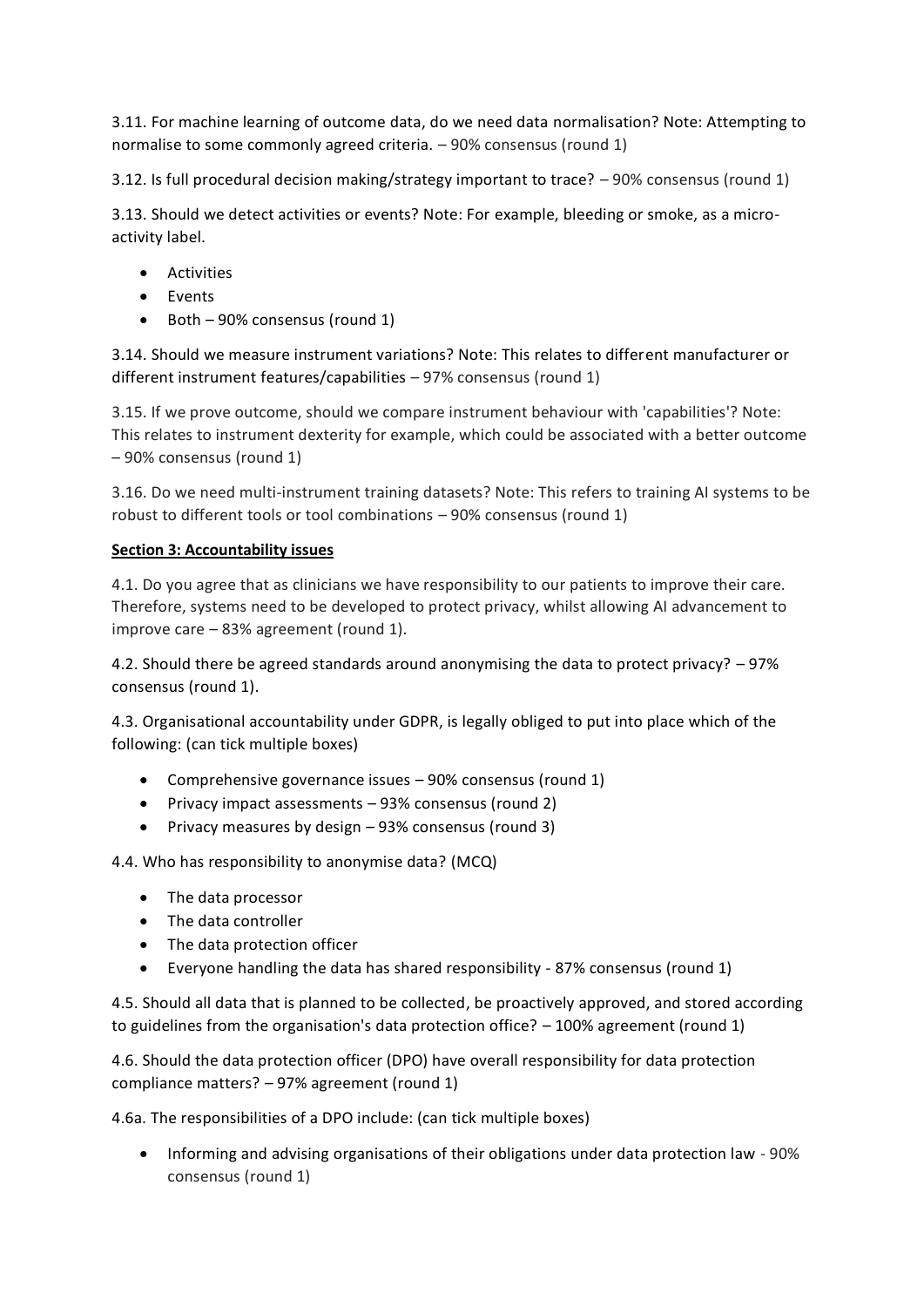- Monitoring compliance with the regulations and related policies, including raising of awareness and training of staff - 97% consensus (round 1)
- Providing procedures, guidance and advice in support of this policy e.g., for Data Protection Impact Assessment (DPIAs) - 100% consensus (round 1)
- Acting as the organisations first point of contact with the Information Commissioner's Office (ICO) - 80% consensus (round 1)
- Handling subject access requests and official requests for personal data from third parties - 93% consensus (round 2)
- Investigating losses and unauthorised disclosures of personal data 83% consensus (round 1)

4.7. Lawfulness: processing data has to be done for a specific purpose that the user has agreed to and has to match up with how it is described - 87% consensus (round 1)

4.8. Purpose limitations: data is to be used for a specific purpose that the user has been made aware of through explicit consent – 83% consensus (round 3)

4.9. Data minimisation: review what data you have and why. Only capture the minimum amount of data you need – 87% consensus (round 2)

4.10. Data accuracy: make sure that the data is accurate and ideally stored in a way that allows the user to update or delete the data themselves (securely) – 80% consensus (round 1)

4.11. Storage limitations: data that is no longer required should be removed. If kept for longer than needed data should be pseudonymised to protect user's identity – 97% consensus (round 1)

4.12. Integrity: processors should protect user data against unlawful processing or loss. Ideally having encryption of user data and privacy by design processes – 100% consensus (round 1)

4.13. Would the development of a network of expert's aid standardisation of data collection and data labelling? – 100% consensus (round 1)

4.14. Do we need key opinion leaders to be from multidisciplinary backgrounds to include: (can tick multiple boxes)

- Clinicians 100% consensus (round 1)
- Computer engineers 100% consensus (round 1)
- Researchers 97% consensus (round 1)
- Patients 83% consensus (round 1)
- Patient advocates (new response round 2) 87% consensus (round 2)
- Industry (new response round 2) 97% consensus (round 2)
- Academia (new response round 2) 93% consensus (round 2)
- Ethicists (new response round 2) 93% consensus (round 2)
- Politicians (new response round 2) 33% consensus (round 3)

4.15. Should patients and the public be involved (consulted) in the development of AI systems? – 93% consensus (round 2)

4.16. Should patients and the public be involved in the conception stage of AI systems for surgical training? 30% agreement (round 3)

4.17. Should practical data/findings derived from AI be, as much as possible, open label and made available for research teams, to the benefit of society? – 100% consensus (round 1)